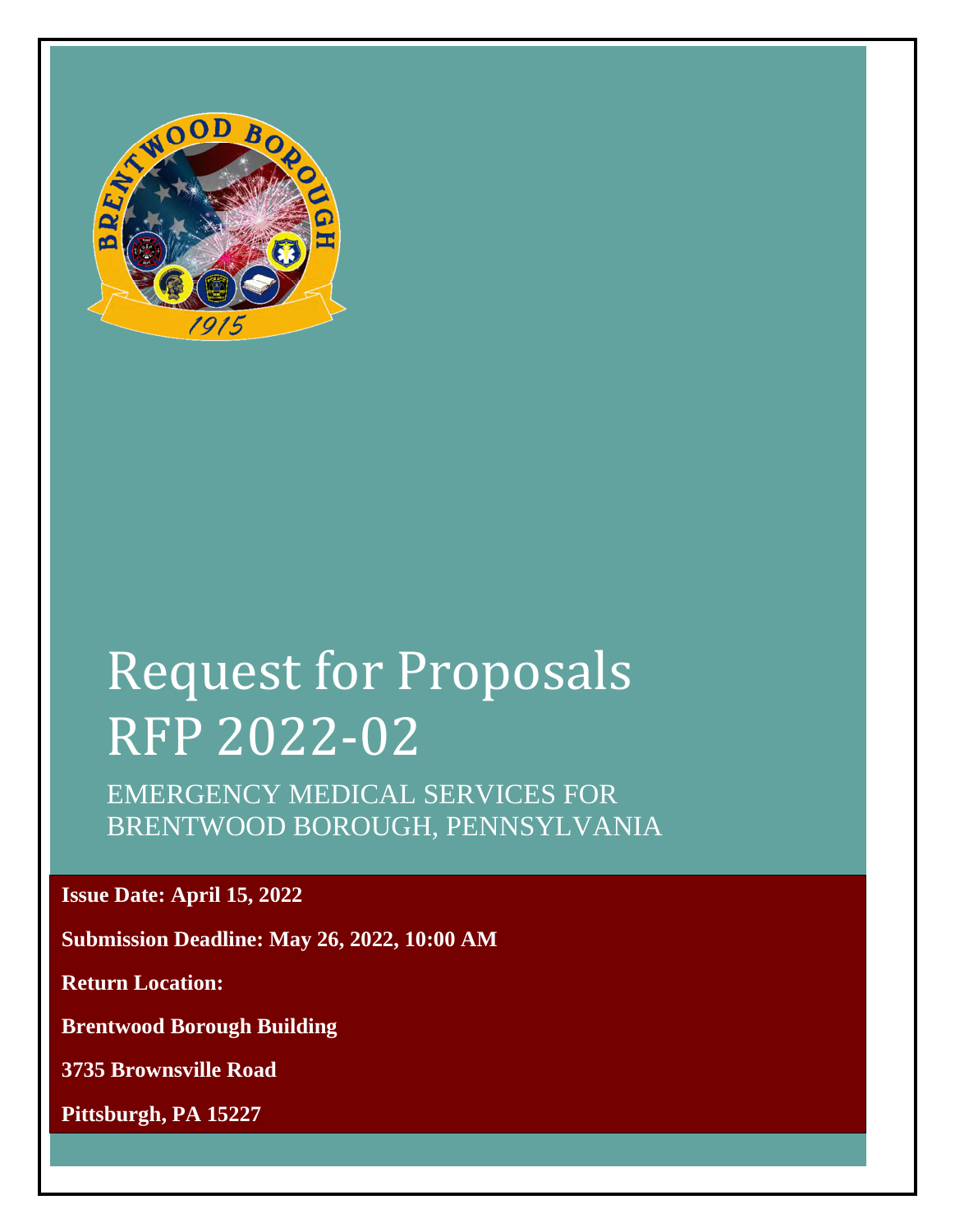#### ANNOUNCEMENT

#### **April 15, 2022**

#### REQUEST FOR PROPOSALS (RFP)

#### **RFP 2022-02**

#### EMERGENCY MEDICAL SERVICES FOR BRENTWOOD BOROUGH

#### BRENTWOOD, PENNSYLVANIA

The Borough of Brentwood, Allegheny County, Pennsylvania, is inviting firms to submit a proposal for the purpose of entering into a one-time contract through competitive negotiations for the professional services of an Emergency Medical Services (EMS) provider with experience in providing such services for local government entities.

The EMS provider shall provide professional services in the manner described in the Request for Proposals and in accordance with any other requirements imposed by Brentwood Borough.

The provider of the EMS must have at least 5 years of experience as a provider of such services with all licenses, certifications, and other registrations required by the Commonwealth of Pennsylvania.

Attached is information relating to submitting a proposal including specific requirements, the organization of the proposal, proposal evaluation criteria, and the proposed contractual agreement.

Sealed proposals (one (1) original and eight (8) copies and one (1) electronic version), must be received by The Borough of Brentwood at 3735 Brownsville Road, Pittsburgh, PA 15227 no later than **May 26, 2022** at 10:00 A.M., EDT and the same will be publicly opened immediately thereafter. If mailed, the proposal should be addressed to: George Zboyovsky, PE, ICMA-CM, Borough Manager and the envelope sealed and clearly marked as "EMS Services for Brentwood Borough." Any contact for additional information should be made to George Zboyovsky, PE, ICMA-CM via email at gzboyovsky@brentwoodboro.com.

Proposals must be submitted on the forms provided by Brentwood Borough.

The Borough of Brentwood reserves the right to accept or reject any or all proposals.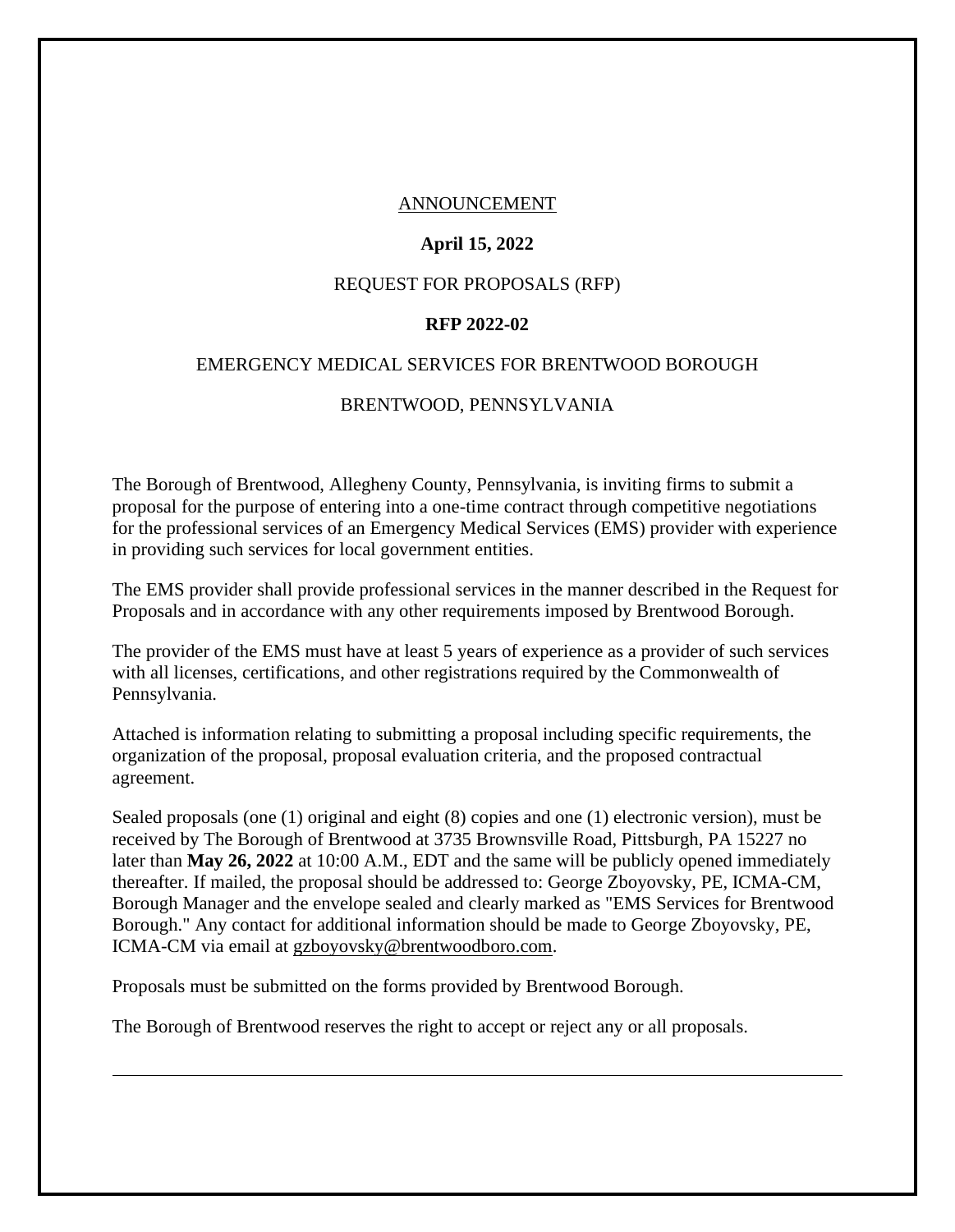# BOROUGH OF BRENTWOOD

# REQUEST FOR PROPOSALS (RFP)

#### **RFP 2022-02**

# EMERGENCY MEDICAL SERVICES FOR THE BOROUGH OF BRENTWOOD BRENTWOOD, PENNSYLVANIA

**April 15, 2022**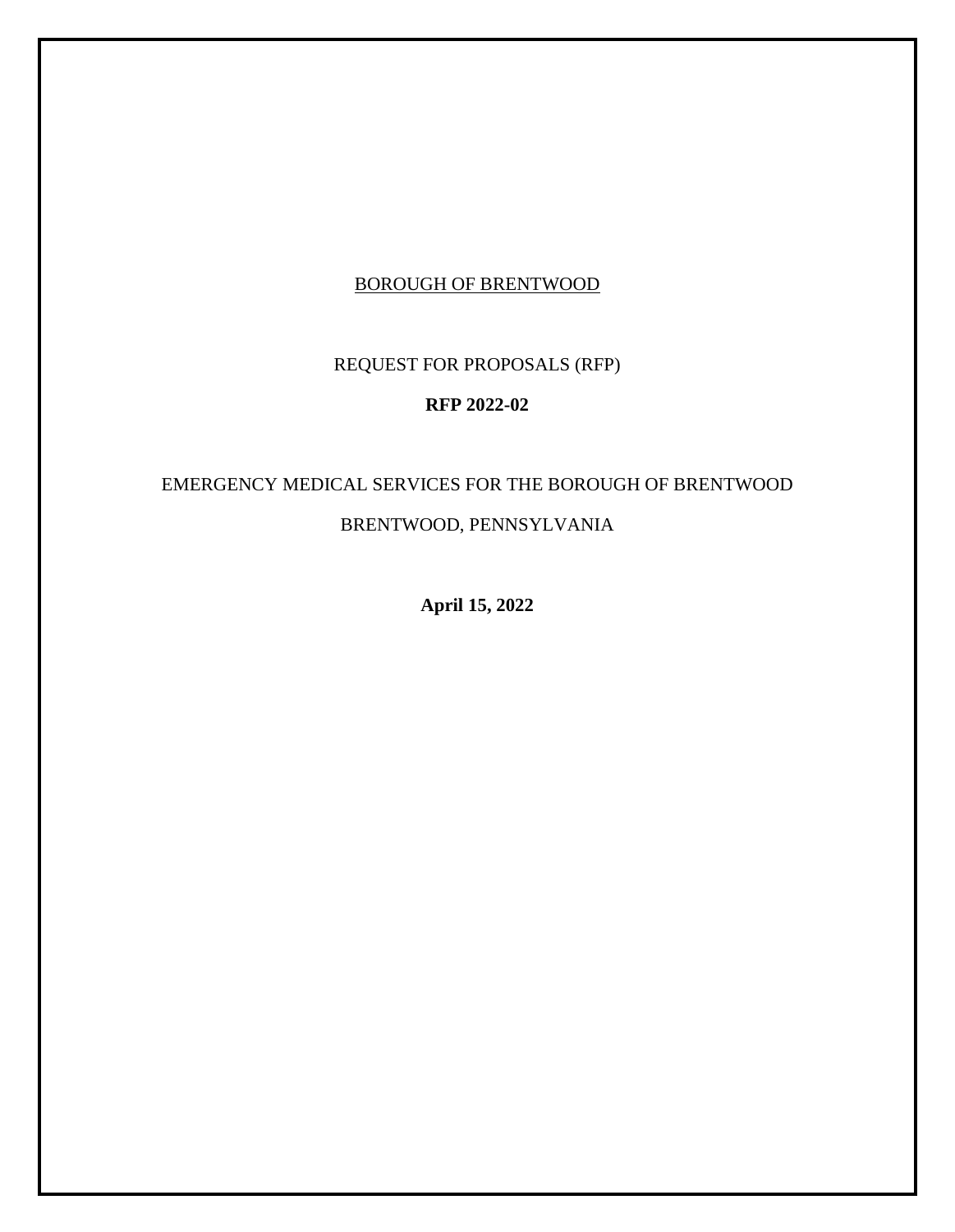# REQUEST FOR PROPOSALS (RFP)

#### RFP **2022-02**

### EMERGENCY MEDICAL SERVICES FOR BRENTWOOD BOROUGH

# BRENTWOOD, PENNSYLVANIA

# TABLE OF CONTENTS

| <b>SECTION 1.</b> |                                                      |
|-------------------|------------------------------------------------------|
| <b>SECTION 2.</b> |                                                      |
| <b>SECTION 3.</b> |                                                      |
| <b>SECTION 4.</b> | ORGANIZATION AND REQUIRED SUBMITTALS FOR PROPOSAL 10 |
| <b>SECTION 5.</b> |                                                      |
| <b>SECTION 6.</b> |                                                      |
| <b>SECTION 7.</b> | REVISIONS DUE TO AMBIGUITY, CONFLICT, OR OTHER       |
| <b>SECTION 8.</b> |                                                      |
| <b>SECTION 9.</b> |                                                      |
|                   |                                                      |
|                   |                                                      |
|                   |                                                      |
|                   |                                                      |
|                   |                                                      |
|                   |                                                      |
| Appendix A:       |                                                      |
| Appendix B:       |                                                      |
| Appendix C:       | ACKNOWLEDGMENT OF TRUTHFUL REPRESENTATIONS31         |
| Appendix D        |                                                      |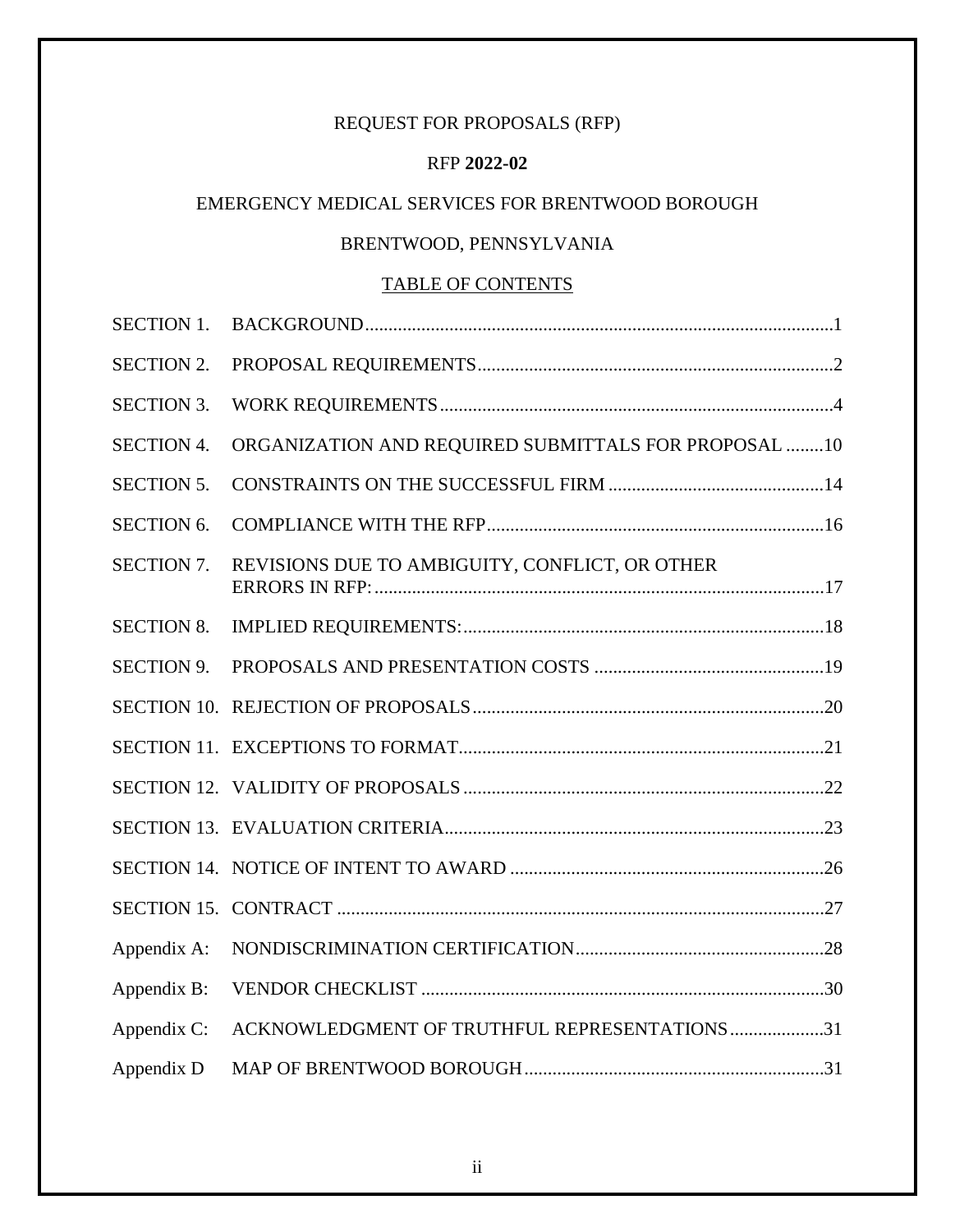NOTE: In this document the term "Contractor" shall mean the person or firm making a proposal based on this RFP. The terms "Proposer," "Provider," and "Vendor" are used interchangeably. Also, the term 'you" or "your" shall refer to the Proposer.

### **SECTION 1. BACKGROUND**

BOROUGH OF BRENTWOOD COMMUNITY VISION STATEMENT The Borough of Brentwood is a unified, family-oriented community with a strong commitment to civic pride and traditions. While preserving these standards, ideals and traditions, the community shall strive to provide a high quality of life for all, a superior educational system and residential areas with a more suburban character. The community shall support established businesses while encouraging future economic development and effective local government, all within a safe and clean environment.

#### A. Purpose

The purpose of this RFP is to solicit proposals for the purpose of entering into a one-time contract through competitive negotiations for the professional services of an emergency medical service (EMS) provider with experience in providing such services to local government entities.

The provider shall provide EMS for the Borough as described in the Request for Proposals and in accordance with any other requirements imposed by the Borough.

#### B. Background

This project involves the provision of EMS to the entirety of the Borough of Brentwood, a community of approximately 10,100 persons within approximately 1.4 square miles.

The Borough of Brentwood requires an EMS provider to provide emergency medical care and emergency ambulance service within the Borough. Such a provider would be granted the right to be the exclusive provider of such services in the Borough.

See Appendix D for a map of the area to be serviced.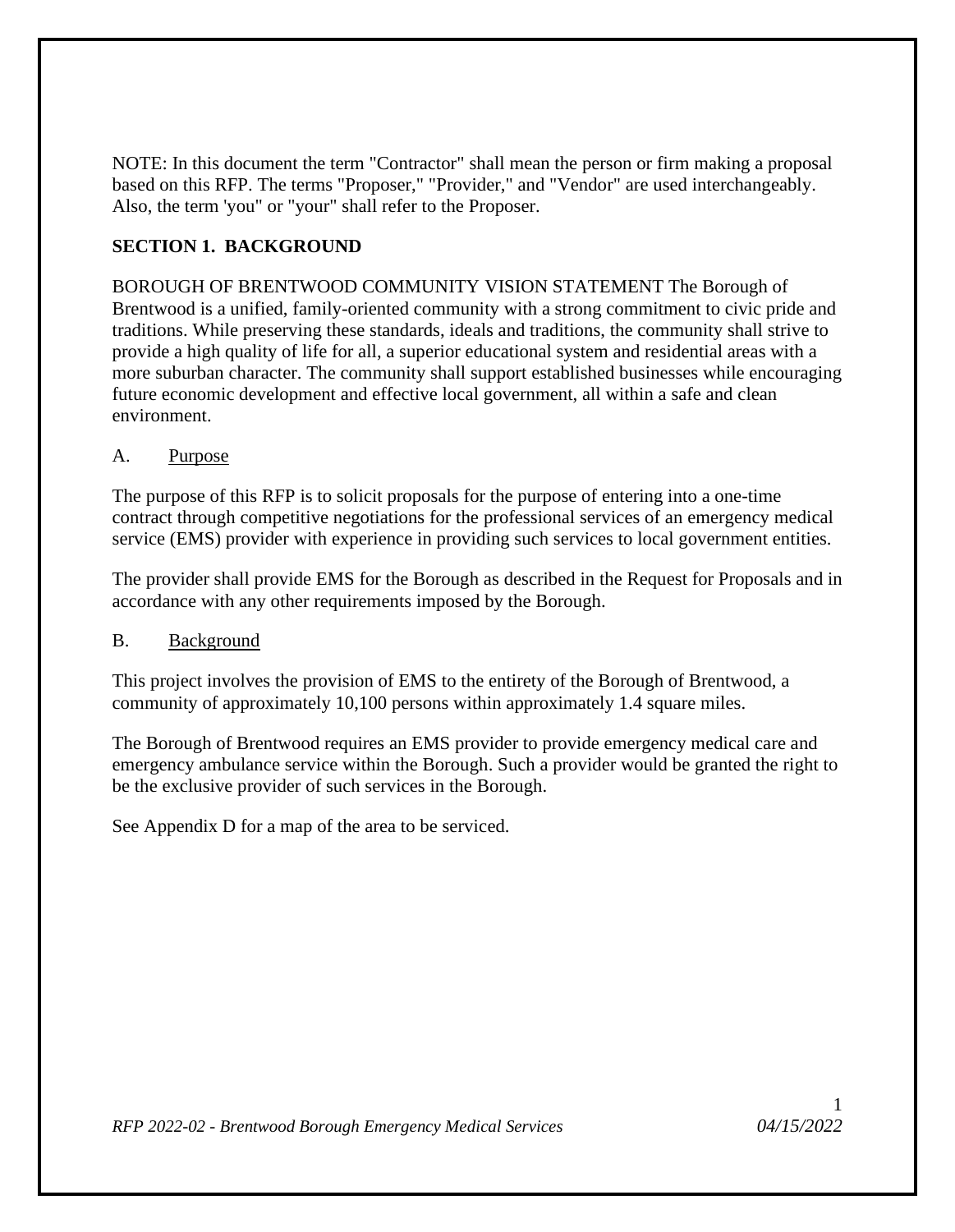# **SECTION 2. PROPOSAL REQUIREMENTS**

# A. General

Each entity responding to this RFP (Proposer/Vendor) shall submit a written response (Proposal) setting forth the Proposer's qualifications and plans for meeting or exceeding the performance expectations set forth in this RFP.

The outcome of this RFP will be the selection of a Proposer (Contractor) with whom the Borough will execute an exclusive, performance-based agreement (Agreement) for the provision of 1) a ground emergency medical transportation system at a "paramedic Advanced Life Support" (ALS) level of service; and 2) non-emergency interfacility paramedic ALS ambulance transports originating in Brentwood Borough. This includes the exclusive right and obligation to (i) respond to all ALS calls originating from 9-1-1 or other telephone numbers and other emergency or urgent medical call requests made through the County 9-1-1 system, and other sources (ii) provide care and/or transport patients within the emergency medical services (EMS) system, and (iii) provide care and/or transport other patients requiring ALS ambulance service, when the transports originate in Brentwood Borough.

The Borough of Brentwood reserves the right to reject any or all proposals and to select the proposal that it judges to be in the best interest of the Borough of Brentwood.

Any contract between the Borough and the selected Proposer will be subject to the approval of the Borough of Brentwood Council and is effective only upon the Council's approval.

All Proposers are bound by the deadline and location requirements of this RFP as previously stated in the Announcement.

All proposals shall remain effective subject to Borough of Brentwood review and approval for a period of ninety (90) days from the deadline for submitting proposals.\*

The Borough of Brentwood may initiate negotiations with the Proposer or seek additional proposals on an informal or formal basis during the ninety (90) day period that proposals must remain effective.

The Proposer is encouraged to add to, modify or clarify any of the scope of work items it deems appropriate to obtain a high-quality level of service. **Changes should be listed and explained**. However, the scope of work proposed, at minimum, must accomplish the goals and work outlined below.

\*NOTE: There will be NO EXCEPTIONS to this requirement.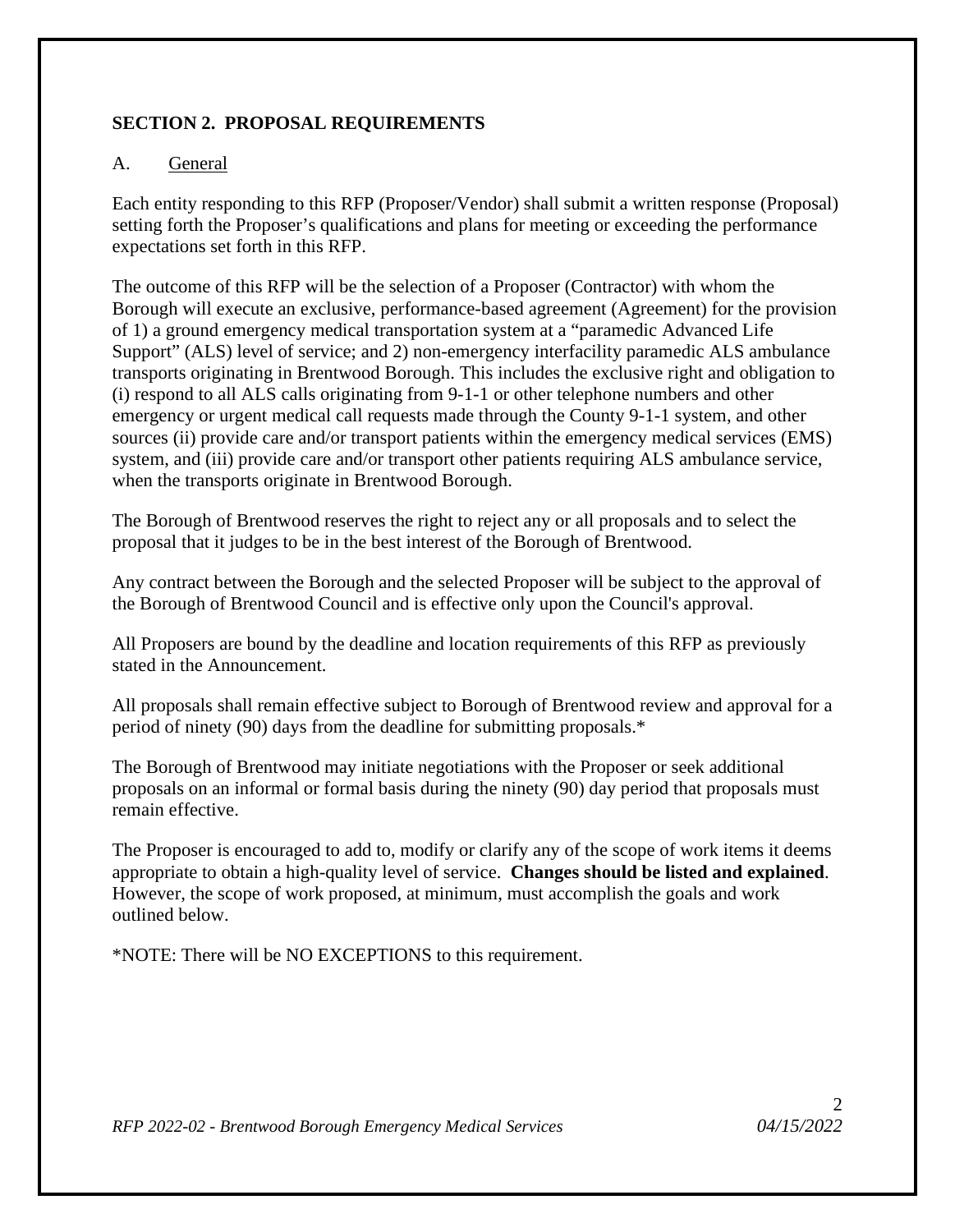### B. Inquiries

All inquiries, questions, etc. concerning the RFP shall be forwarded to George Zboyovsky, PE, ICMA-CM, Borough Manager, by e-mail (gzboyovsky@brentwoodboro.com). Any changes to the RFP will be in writing, documented and forwarded to all participating proposers of the RFP as soon as possible. Major changes, or an excessive number of changes, may result in cancellation of the existing RFP.

# C. Direct Contact

Direct contact with any Borough employee without the express permission of the Borough Manager or his designated representative, on the subject of this proposal, is strictly forbidden. Violation of this paragraph may result in disqualification of your proposal.

# D. Proposal Submittal Requirements

Proposal packages (one (1) original and eight (8) copies and one (1) electronic .PDF version), shall be submitted in a sealed envelope clearly marked in the lower left-hand corner "RFP 2022- **02** "EMERGENCY MEDICAL SERVICES FOR BRENTWOOD BOROUGH" no later than **10:00 AM** on **May 26, 2022.** No proposal will be accepted after **10:00 AM** and all proposals shall be delivered to the Borough Offices, 3735 Brownsville Road, Pittsburgh, PA 15227. All material submitted will become the property of Brentwood Borough and the only information available at the proposal opening will be the names of vendors submitting proposals. Facsimiles of proposals will not be accepted.

### E. Debriefing

The Borough requires that in the RFP process all information as to persons or firms making offers or the contents of any offers is kept confidential. This information can be given out only after an award or decision to award has been made.

After an award is made, or the decision to make an award is made, the file is available in the Administrative Offices for public review. Request a review time during normal business hours, 8 a.m. to 4 p.m., Monday through Friday.

### F. Examination of Data

Before submitting proposals, prospective providers shall carefully examine the provisions of this RFP, acquaint themselves with all governing laws, ordinances, etc. and otherwise thoroughly familiarize themselves with all matters which may affect the performance of the work. The act of submitting a proposal shall be considered as meaning that the Provider has so familiarized himself and, therefore, no concession will be granted by the Borough because of any claim of misunderstanding or lack of information. Providers are expected to read and study all specifications with special care and to observe all their requirements. Discrepancies, ambiguities, errors or omissions noted by providers should be reported promptly to the Borough for correction or interpretation before the date of the opening of the proposal.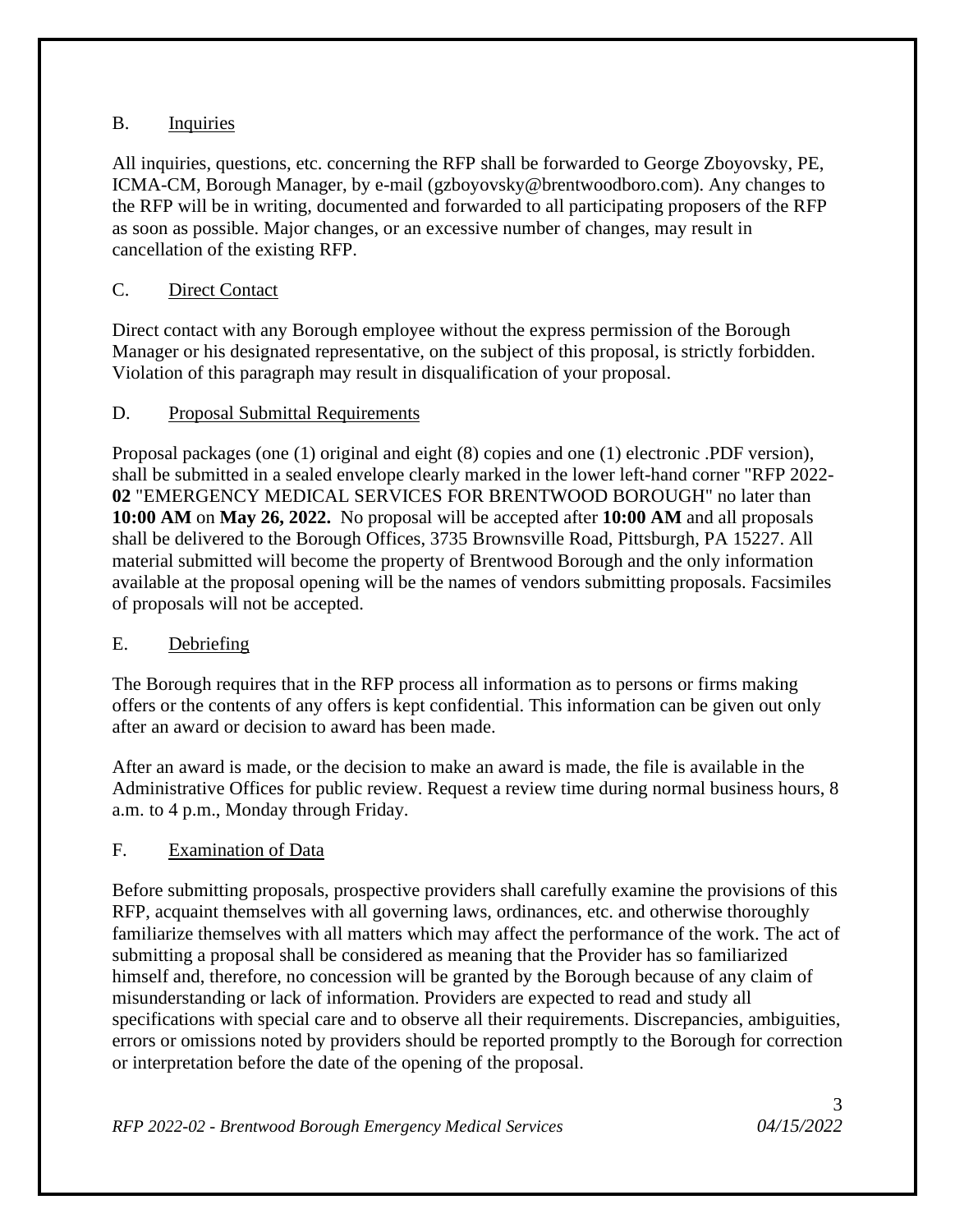# **SECTION 3. WORK REQUIREMENTS**

### A. Instructions

The following work elements and work tasks constitute the work and services required to be performed and provided in a satisfactory manner by the selected Vendor.

# B. General Objectives

The Borough of Brentwood is soliciting proposals from qualified emergency medical services (EMS) organizations to provide 24 hours per day, 7 days a week, 365 days per year, Advanced Life Support (ALS) and emergency ambulance services to the citizens, workers, and visitors of Brentwood Borough. The organization may be called upon to provide services in neighboring communities when available pursuant to the Borough's mutual aid agreements. The area of Brentwood Borough is approximately 1.4 square miles with a population of approximately 10,100. (See Map of Brentwood in Appendix D). The terms, start date, and duration of the agreement/contract will be subject to negotiations. The provider will be responsible for billing and collection as hereinafter described.

### C. Scope of the Work

1. Professional Responsibility

Only qualified and experienced providers will be considered. All proponents should carefully review this solicitation for errors or questionable matter. Comments or the need for clarification must be made in writing as requested in this RFP.

Disputes based on any omission or error, or on the content of the solicitation, will be disallowed if these faults have not been brought to the attention of the Borough as per the terms set out in this Request.

- 2. Basic Services
	- a. The vendor shall supply personnel, equipment, vehicles and supplies to provide ALS emergency ambulance service to transport any person who becomes injured or ill within Brentwood Borough and who requires emergency medical treatment or emergency transport to the hospital. The vendor may be called upon to provide said services to persons in neighboring municipalities with whom the Borough has a mutual aid agreement, if they are available.
	- b. Advanced Life Support (ALS) is defined as a basic level of pre-hospital care that includes patient stabilization, airway clearance and maintenance, cardiopulmonary resuscitation (CPR), hemorrhage control, initial wound care, fracture stabilization, victim extrication and other techniques and procedures approved by the Pennsylvania Department of Health.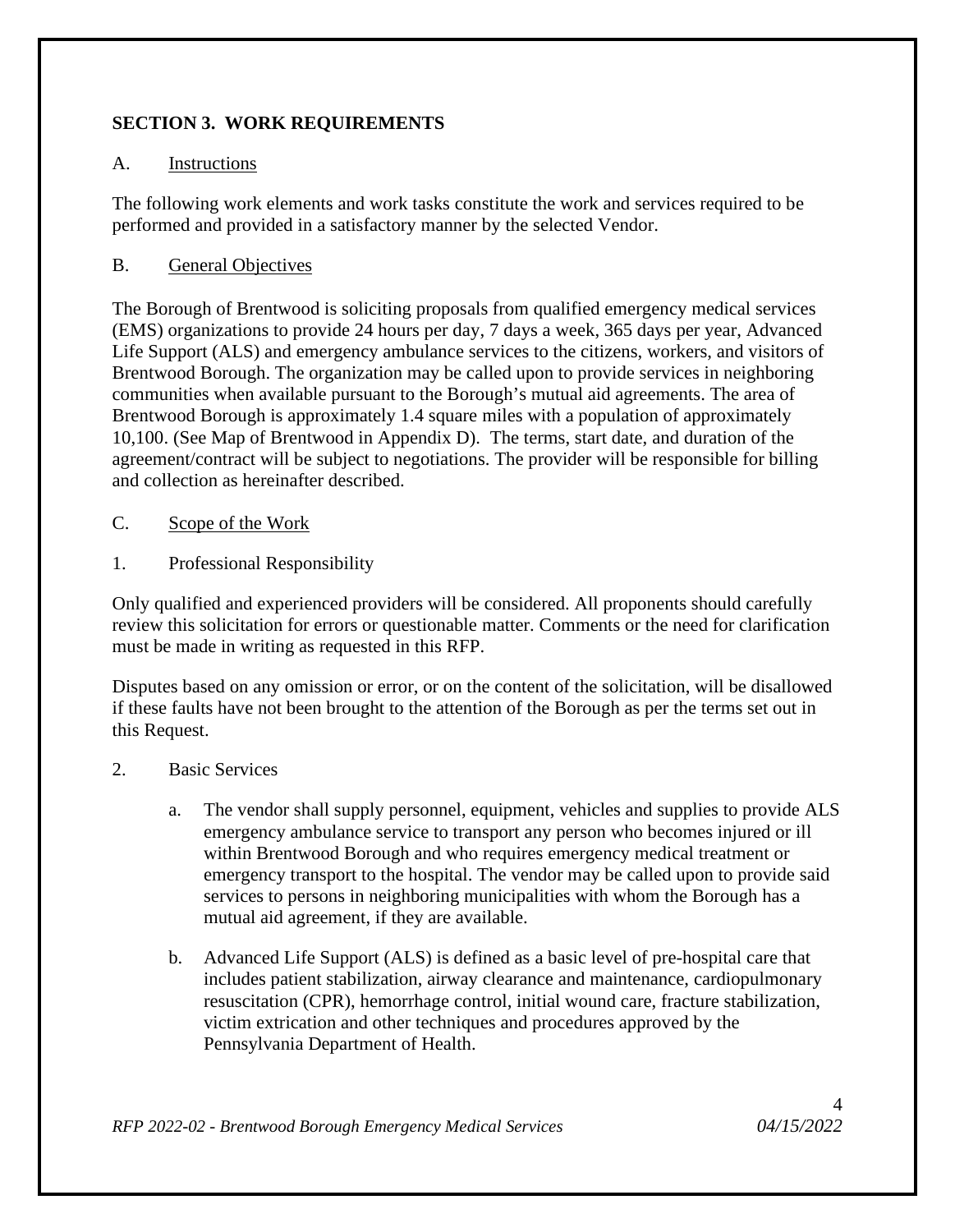- c. The Contractor shall provide ALS services without regard to a person's ability to pay for the services. The vendor shall provide BLS emergency transport service on a twenty-four (24) hour a day, seven (7) days per week, 365 days per year basis to the closest appropriate medical treatment facility as dictated by the patient's condition.
- d. The Contractor shall be the primary responder to any emergency dispatched for ambulance services. It is expected that normal response time within the Borough shall be 5 minutes or less. In the event of a major incident or dispatches involving multiple patients (3 or more), the vendor will provide an on-scene duty officer within a reasonable response time.
- e. There is no minimum or maximum number of calls that will be received by the Contractor. The average number of calls received per month for 2019 was approximately 171. This information is given as estimated historical data for reference only and does not represent or guarantee the type, number, or nature of calls for service or transports to a medical facility. The Borough makes no representations, promises, or guarantees concerning the actual number of emergency and non-emergency calls or transports, number of patients or distance of transports associated with this procurement. Every effort has been made to provide accurate information, but Proposers will need to use their professional judgment and expertise to develop estimates, economic models and operational plans and proposals.
- f. The Contractor will be expected to respond immediately to a dispatched call it receives for emergency services. The Contractor shall be on the scene of the call as soon as safely possible. The Contractor will be expected to maintain a record of the times of dispatch and on-scene arrival to provide said times to the Borough. The Borough will be forwarded these reports monthly detailing the arrival and response times during the term of the contract to ensure that the residents are receiving the best possible service.
- g. The Contractor may be called upon to assist with fire stand-by calls, provide a supervisor for command posts when requested, and staff a dedicated ALS unit for community or special events within the Borough (such as fireworks, community events, athletic events, etc.). The special events will not be a separately billed item but may require additional staffing.
- h. Contractor shall respond in a mutual aid capacity to other service areas outside of the Borough in accordance with mutual aid agreements. Specifically, Contractor shall maintain documentation of the number and nature of mutual aid responses it makes and nature of mutual aid responses made by other agencies to calls originating within the Borough.
- i. Contractor shall provide, at no charge to the Borough, stand-by services at the scene of an emergency incident within the Borough when directed by the Borough Police Chief or Emergency Management Coordinator. A unit placed on stand-by shall be dedicated to the incident.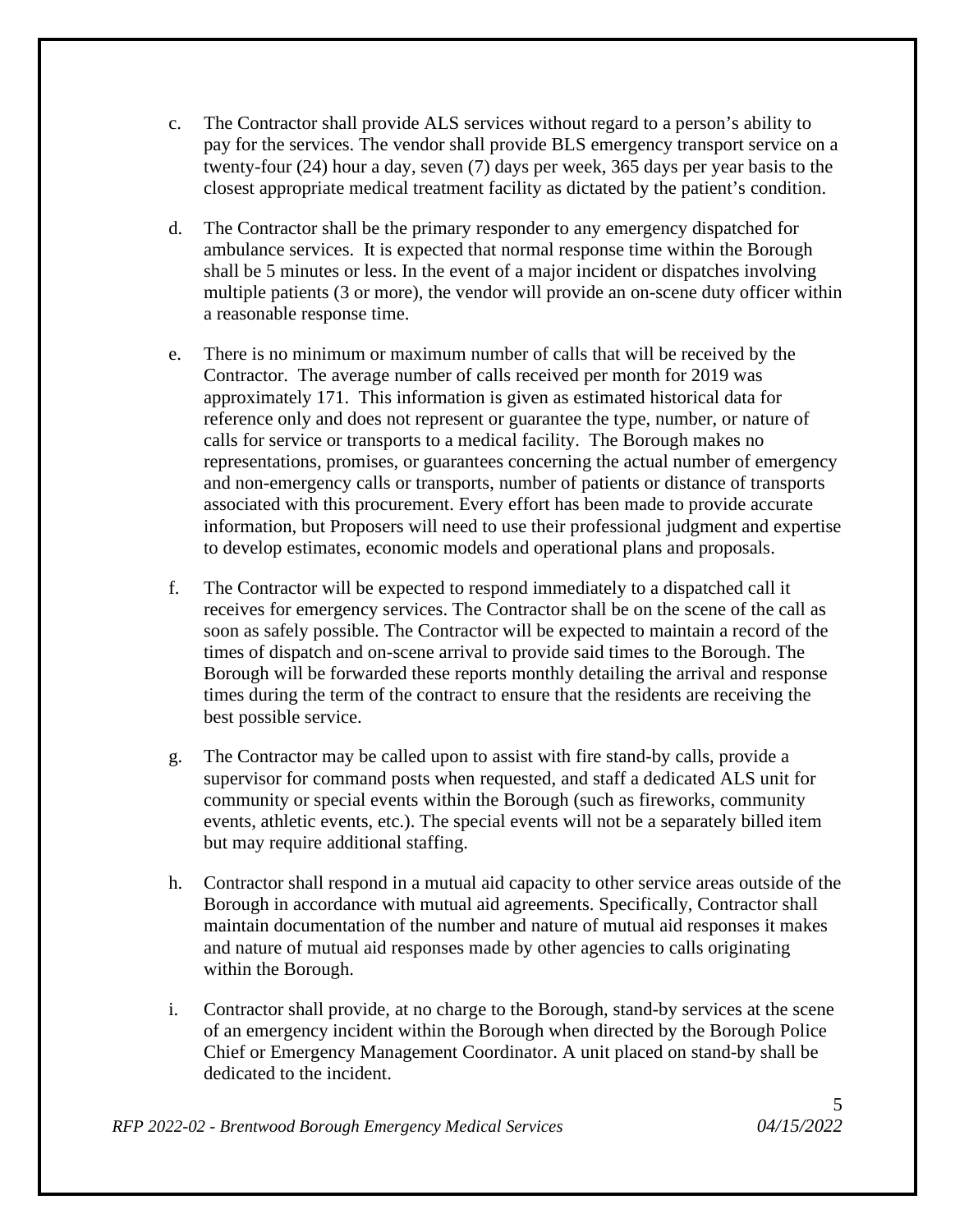#### 3. Vehicle Coverage and Staffing

- a. The Vendor will at a minimum provide sufficient vehicles, personnel and equipment to staff two (2) ALS licensed transport capable ambulances 24 hours a day, 7 days per week, 365 days per year, including all holidays. A third ALS ambulance shall be staffed from 9:00 AM to 11:00 PM, Monday to Friday, including holidays. (These times may be adjusted during the contract period based on call volume but only with coordination and approval of the Contractor and Brentwood Borough). Each ambulance shall be staffed with at least two (2) Pennsylvania certified emergency medical technicians. Additionally, the Contractor shall provide a duty supervisor who is able to respond to major EMS incidents, fires, or police incidents when requested, within a reasonable response time, to help supervise, coordinate and manage EMS resources for such incidents. The Contractor shall provide a design layout and/or photo showing how the ambulances used within the borough will be lettered indicating service to Brentwood Borough. The photo/design layout should also include other lettering or symbols required by any licensing or regulatory requirements of the Commonwealth of Pennsylvania.
- b. Compliance with Applicable Law: The Contractor shall comply with all applicable laws and regulations governing the provision of ALS emergency ambulance services, including but not limited to all employee licensing, training and education requirements. In addition, the Contractor shall comply with applicable labor laws and/or Department of Health regulations pertaining to the number of hours worked by any one person in a day. The Contractor also agrees to comply with all state and local traffic laws and ordinances.
- 4. Management and Personnel Qualifications

The parties understand that Ambulance services are often rendered in the context of stressful situations. The Borough expects and requires professional and courteous conduct and appearance at all times from Contractor's Ambulance personnel, medical communications personnel, middle managers, and top executives. Contractor shall address and correct any occasional departure from this standard of conduct. All persons employed by Contractor in the performance of its work shall be competent and holders of appropriate licenses and permits in their respective professions and shall undergo a criminal record check in accordance with the Commonwealth of Pennsylvania requirements. Contractor must independently judge the employability and potential liability associated with employing any individual with a past history of serious offenses.

a. Personnel Qualifications

 i. Each Emergency Medical Technician shall hold current certifications from the Pennsylvania Department of Health as an Emergency Medical Technician and a current certification in CPR/Defibrillator.

ii. Drivers must hold a valid Pennsylvania driver's license.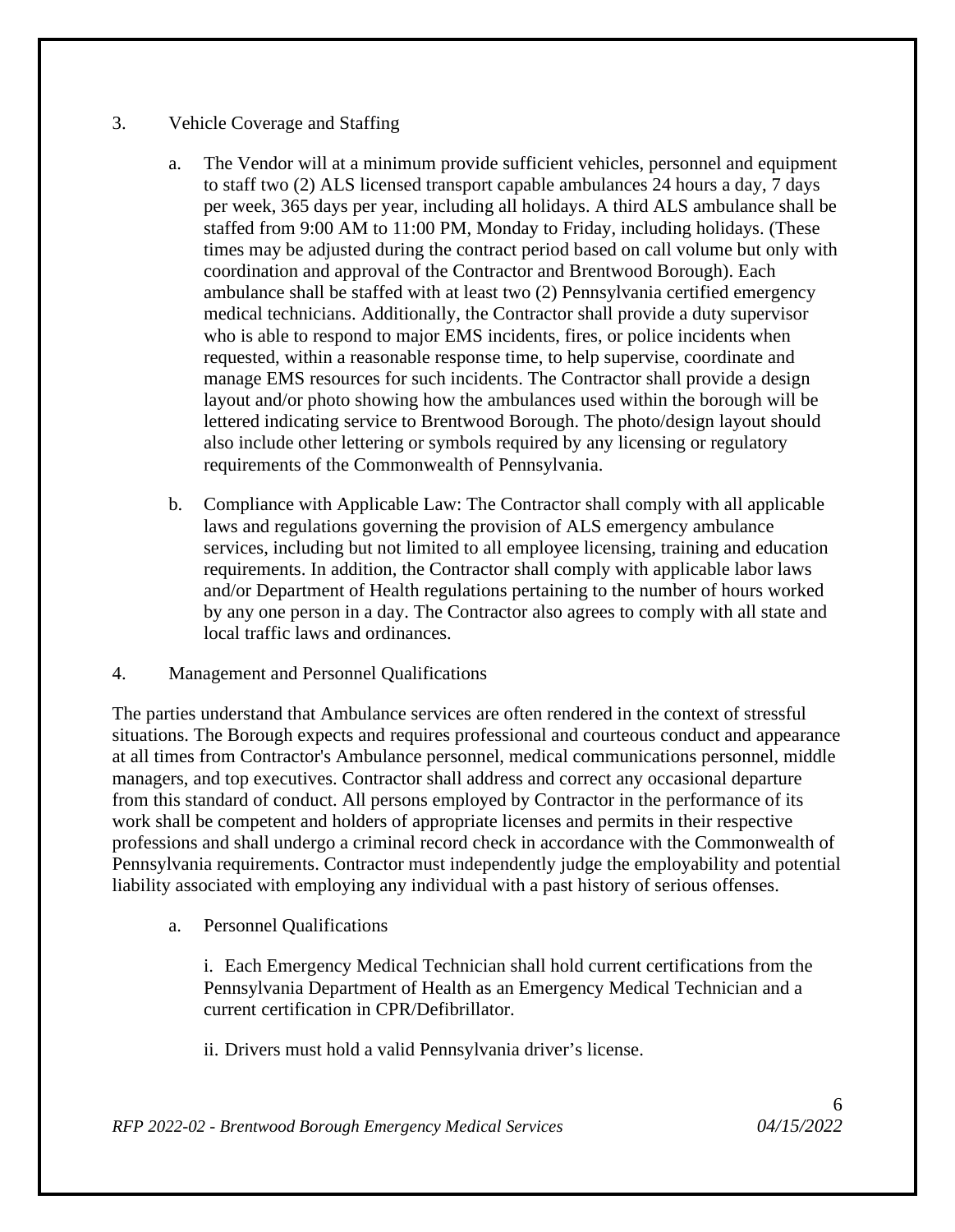iii. The Contractor shall be solely responsible for the hiring of employees. The Contractor is responsible for all operating expenses, including salaries, benefits, insurance etc. for the personnel assigned to work in the Borough. It shall be expressly understood that the personnel assigned to the Borough are employees of the Contractor and not employees of the Borough.

 iv. In addition to holding certifications, all ambulance staff shall be trained in the use of radio transmitting and receiving. The Contractor shall offer in-service training programs to ambulance staff to assist its employees in keeping current their certifications and to assure the maintenance of ALS services of the highest quality. Contractor shall provide documentation of training and continuing education provided to its employees.

 v. The Contractor shall also provide documentation of successful background investigations, including drug screening tests and fingerprinting, for all personnel that will be assigned to work in Brentwood Borough.

- b. All ambulance staff shall be properly uniformed and identified as to employer, name and title by a name plate or emblem attached to the uniform and work jacket, along with the Ambulance Service's name.
- c. Contractor must comply with all state and federal law with respect to nondiscrimination and equal employment opportunity, including but not limited to the Pennsylvania Human Relations Act (PHRA), Title VII of the Civil Rights Act of 1964, the Age Discrimination in Employment Act (ADEA) and the Americans with Disabilities Act (ADA).
- 5. Vehicles and Other Equipment and Supplies

The Contractor shall implement multiple programs to enhance the safety and health of the work force. These shall include driver-training, safety and risk management training. The Borough requires Contractor to have in place, prior to assumption of EMS duties, an aggressive and effective health, safety and loss mitigation program. The Contractor shall provide adequate Personal Protective Equipment (PPE) and other equipment to employees working in hazardous environments such as routine care, rescue operations, motor vehicle accidents, etc.

- a. Radios and other equipment and supplies The Contractor shall be equipped with and maintain mobile radios and other communication equipment and licenses necessary to comply with applicable Federal Communications Commission and Pennsylvania Department of Health guidelines.
- b. The Contractor shall be responsible for the maintenance, replacement and storage of its ambulances and other equipment necessary to perform services described in this RFP and any contract entered into. The Contractor's EMS personnel furnished with the use of such equipment shall use due care and abide by all motor vehicle laws. Additionally, it will be the responsibility of the Contractor's EMTs to ensure that the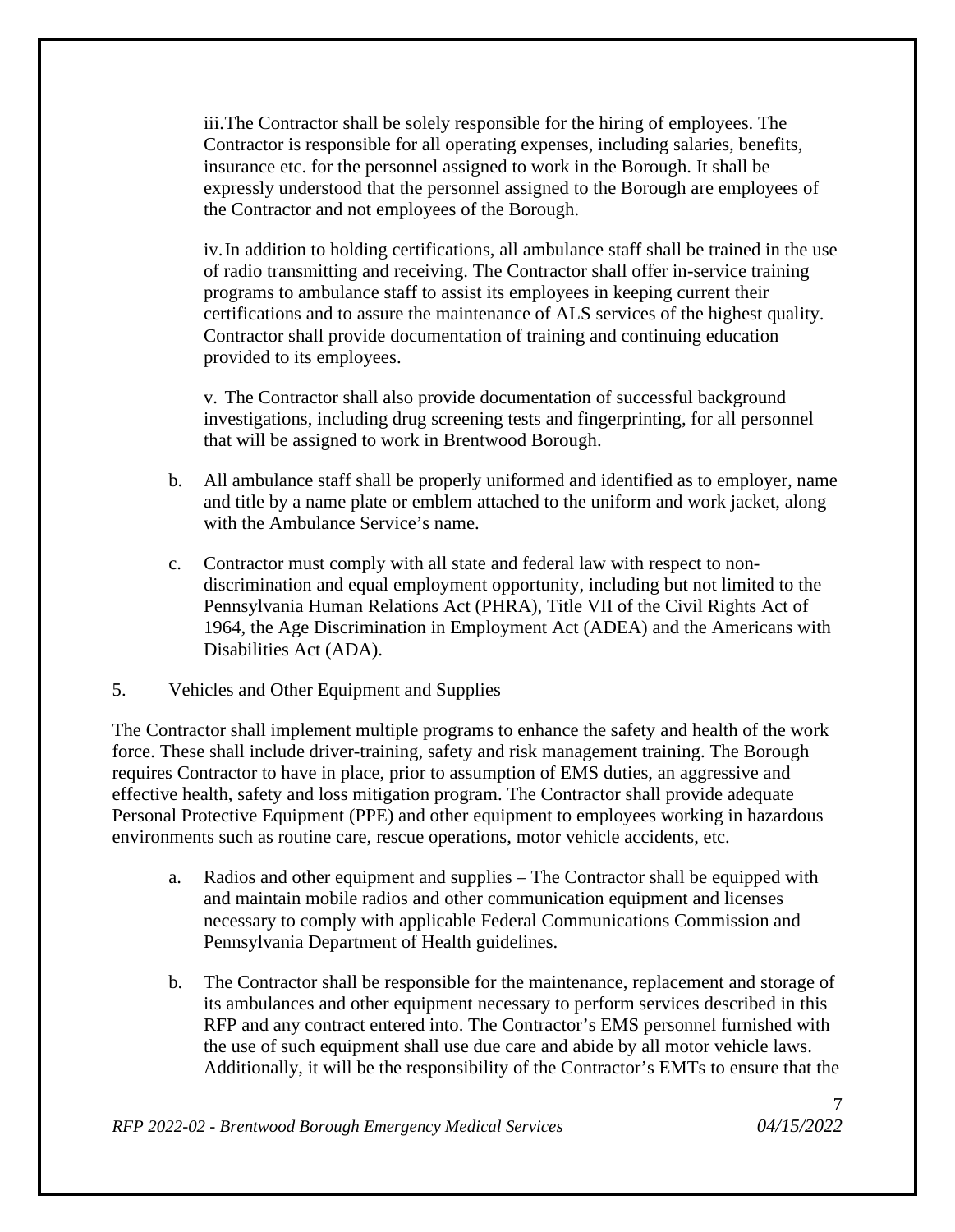ambulance vehicle and equipment is in proper working order before each call for service. The Contractor's EMS personnel shall be responsible for keeping the assigned vehicle clean and stocked with appropriate supplies.

c. Describe the facility or facilities from which you intend to provide service to Brentwood Borough. Include all addresses, size/space, and proximity to Brentwood.

### 6. Billing

Contractor shall operate a billing and accounts receivable system that is well documented, easy to audit, and which minimizes the effort required of patients to recover from third party sources for which they may be eligible.

The Contractor shall provide for prompt response to any queries or appeals from patients. The Contractor shall describe its methods for receiving, monitoring, and responding to patient issues and complaints. Contractor shall conduct all billing and collection functions for the EMS system in a professional and courteous manner.

Billing shall be the sole responsibility of the Contractor. Brentwood Borough shall have no role in the billing of any person for emergency medical services. The Borough shall have no responsibility for reimbursing any uncollectable or other bills issued by the Contractor.

- 7. Records, Reports, and Audits
	- a. The Borough will require that the successful Contractor to provide certain reports as described below to the Borough. Said reports will be generated in an electronic form to the Borough; however, all record keeping required by State law or regulation shall be maintained in the manner prescribed by law.
	- b. The Contractor shall provide to the Borough a monthly operating report for the monthly Borough Council meeting. The report shall be sent to the Borough in an electronic format acceptable to the Borough. The report shall contain at least the following information:
		- i. Total number of ALS responses;
		- ii. The average response time to ALS calls in Brentwood Borough;
		- iii. The number of response times over 5 minutes;
		- iv. The number of incidents for which an ALS Unit was not available;
		- v. The number of incidents when a mutual aid ambulance was called into Brentwood Borough;
		- vi. The total number of calls where the patient was not transported, including the number where the patient refused transport;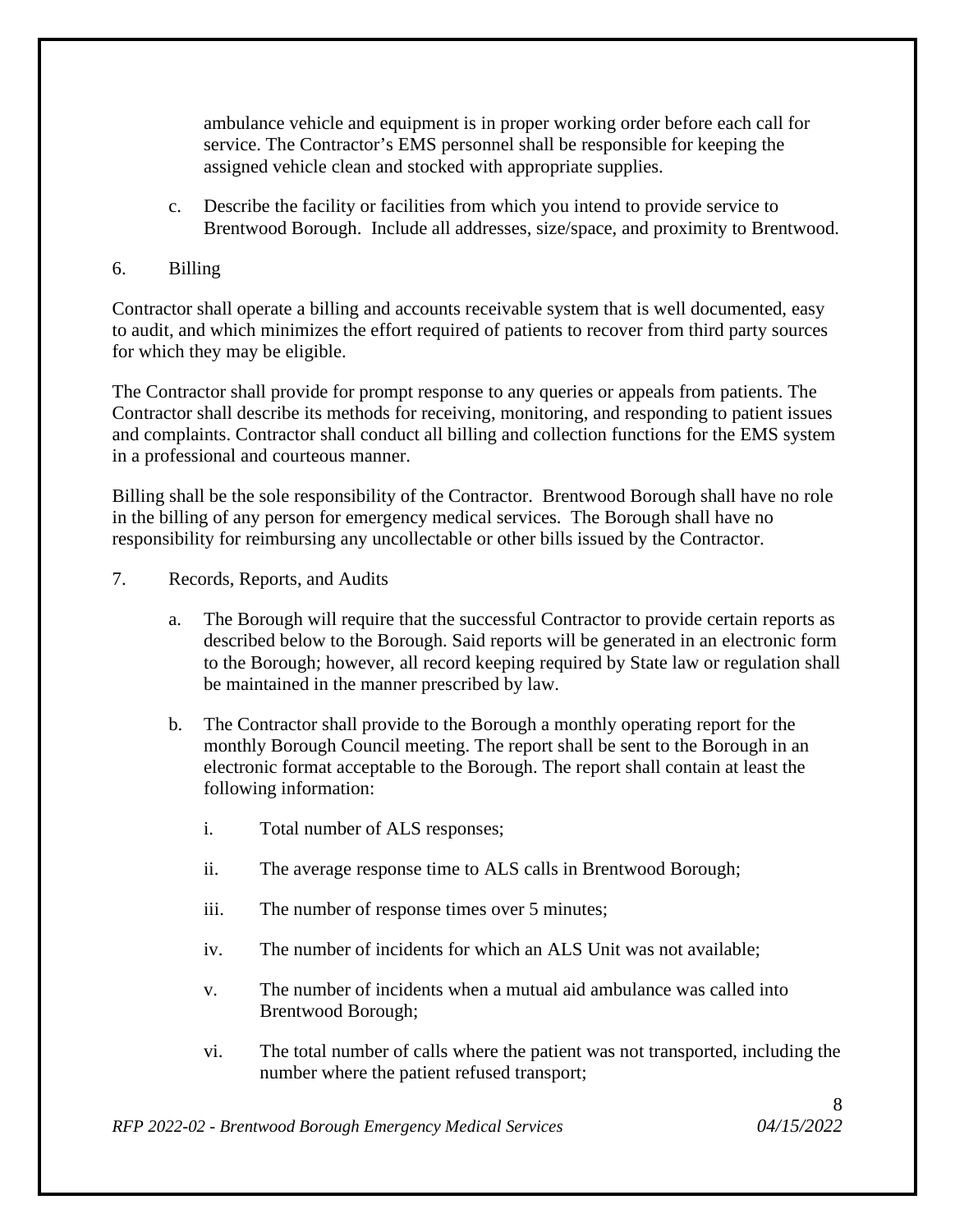- vii. The total number of patient emergency transports;
- viii. The total number of stand-by assignments, special events or other assistance to Brentwood Borough;
- ix. Breakdowns of the prior month's calls by base/station, by medical category, by outcome, by response code and by location (including average response time for each location); and
- x. Any personnel changes and related documentation as described above in subsection  $(C)(4)(a)$  of this Section.
- xi. A breakdown of payer mix per transports. (i.e., Medicare, Insurance, Private Pay, & Other etc.)
- c. The Contractor shall provide a process for which to receive complaints about its service and also provide a written report, to the Borough, of each complaint received by the Contractor relating to its services. Said report shall state the name, address, and telephone number of the complainant, the nature of complaint, and the exact status of the ambulance and personnel involved on behalf of the Contractor. The Contractor shall reply to all complaints of service received within one (1) week.
- d. If the Contractor believes that the complaint is due to the actions of the Borough or its designee (rather than the Contractor), the Contractor shall refer the complaint to the Borough along with a copy of the initial complaint within one (1) week. All records and reports required to be prepared and maintained by the Contractor shall be maintained and made available as herein required during the term of the agreement and for a period of six (6) years following the termination of the agreement.
- e. Records maintained by the Contractor in carrying out the terms of any contract shall remain property of Contractor. Contractor will be required to comply with any privacy laws pertaining to medical records.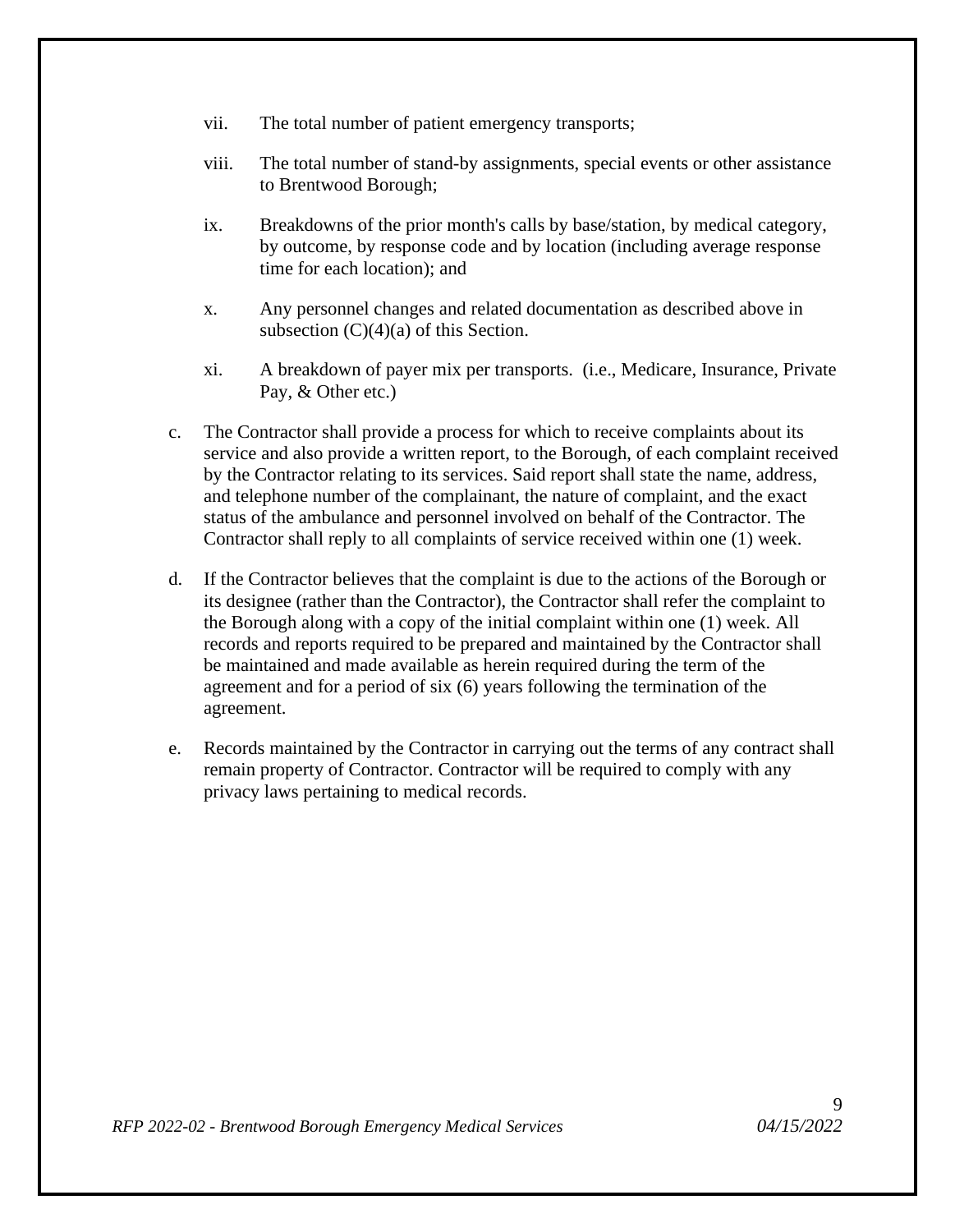# **SECTION 4. ORGANIZATION, FORMAT AND REQUIRED SUBMITTALS FOR PROPOSAL**

In order to provide the Borough with information that will enable us to evaluate qualifications from interested Proposers, please provide your responses as to the following items in the outlined order provided. Proposals should be concise and directly respond to the required information in this RFP. To facilitate the evaluation process, Proposals shall be limited in size.

- The Proposal Narrative shall adhere to the following specifications:
- Easily readable font, no smaller than 10 point;
- Line spacing no smaller than  $1 \frac{1}{2}$  lines;
- Single sided page printing;
- Standard  $8\frac{1}{2}$ " by 11" paper;
- Pages must be numbered sequentially; and
- Each section of the Proposal shall correspond to the below Section Identification (i.e., A. Letter of Transmittal, B. Proposer's Profile, etc.)

#### A. Letter of Transmittal

This letter should include:

- a statement indicating your understanding of the service to be performed;
- an affirmation of the firm's qualifications for professionally and expertly conducting the service as understood;
- the Proposer's contact person concerning the proposal, a telephone number and email address where that person can be reached; and,
- a clear statement of the Proposer's and/or its principals' relationship(s) with, or knowledge of any officials or employees of the Borough of Brentwood and the nature of this relationship or knowledge.

### B. Proposer's Profile

This profile should be a description of your organization's history, legal structure, and experience in providing emergency and advanced life support ambulance service, including:

- Your business name;
- Your business operating address;
- Your business mailing address;
- Legal business status (i.e., partnership, corporation, etc.);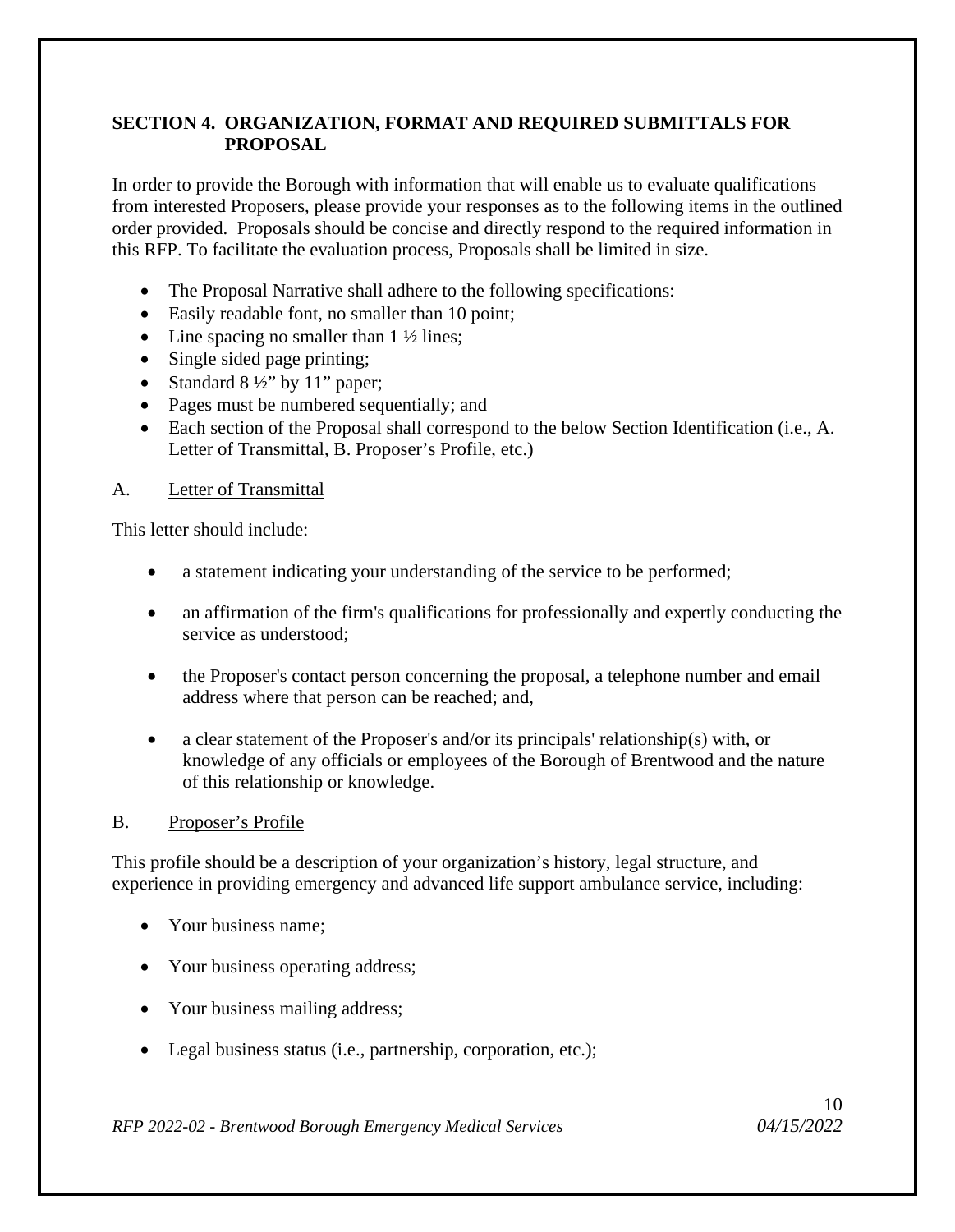- Number of years in business under present business name;
- Other or prior business names;
- Whether bidder holds controlling interest or is controlled by other organization;
- Financial interest in related business:
- Business partners in the last five (5) years;
- Number of staff (full-time, part-time, and volunteer), including training and certification levels;
- A list of vehicles, facilities and major equipment presently used, including ownership status and age thereof; and
- Statement of technological capacities and equipment presently employed.
- C. List of Communities Currently or Previously Served, Including:
	- Type and level of service provided including the population served;
	- The contract period;
	- The name, address, and telephone number of the contact person;
	- Remaining term of each contract;
	- The Proposer must provide documentation of its demonstrated ability to meet response time requirements similar to those required in this RFP. Documentation may include reports provided to government oversight entities and letters confirming compliance with mandated response times. Internal reports with adequate supporting documentation of the methodology used to create the reports may also be submitted. If the Proposing organization does not have mandated response times in its exclusive emergency ambulance service area, the Proposer must submit adequate documentation of plans, procedures, and deployment strategies to demonstrate the organization has the knowledge and expertise to comply with mandated response times.
	- Circumstances under which any contracts were terminated, failure to complete and allegations of deficient service if applicable;
	- Letters of reference, if possible, from any communities served and any awards received for service to such communities;
	- Explanation of other community involvement, including employee and volunteer service in the community.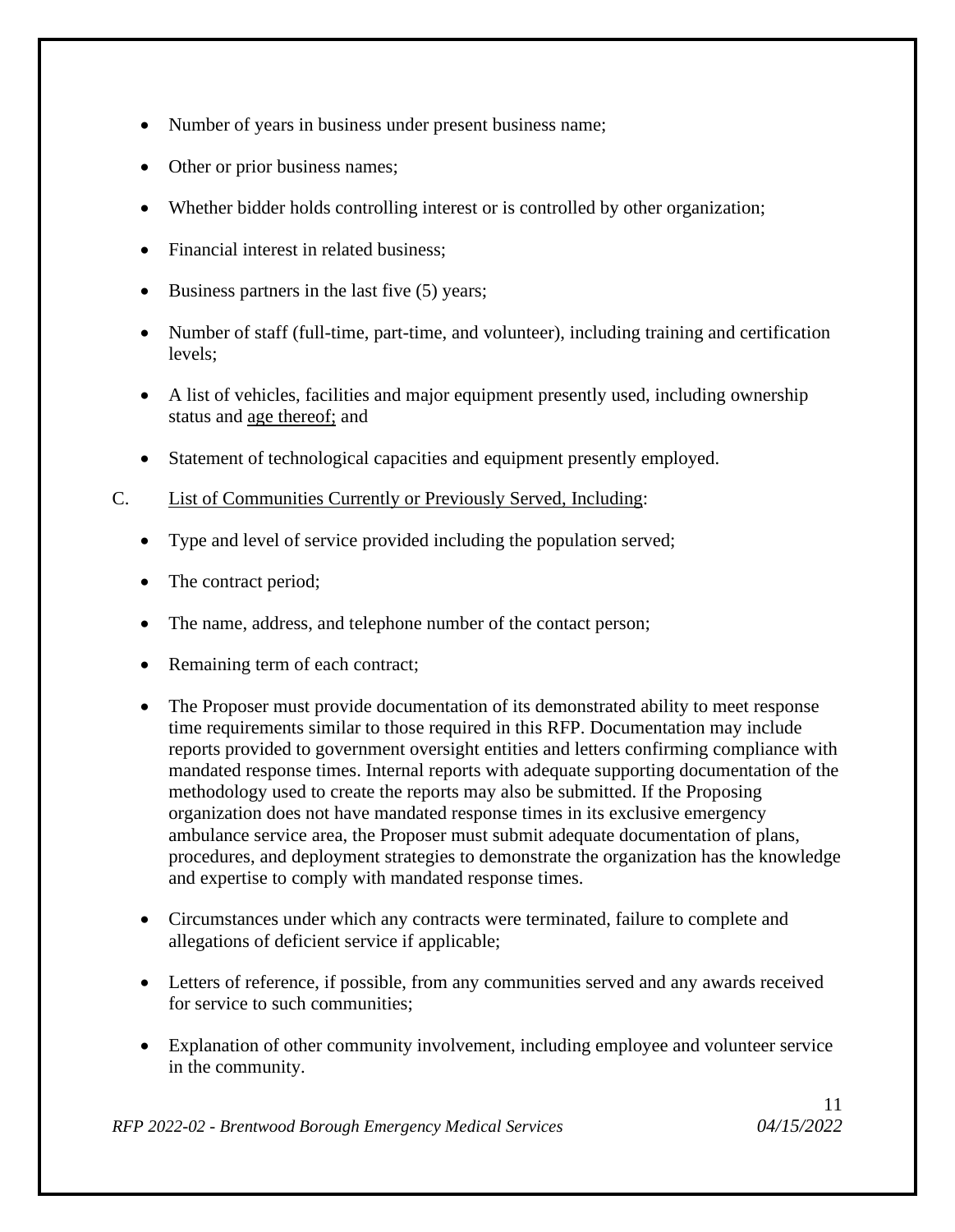# D. Cost for Services

Please provide any annual fees, stipends, costs, or other forms of compensation you will require of the Borough of Brentwood associated with providing EMS to Brentwood Borough including the breakdown of the components of such fees. It is understood that these costs are estimated based on the assumptions and information readily available. Final cost of services may be determined per final negotiations.

# E. Financial Strength and Stability

The Proposer must provide documentation of its financial strength and stability as a going concern. The Proposer must satisfy to the Borough that it can financially support the services covered in this RFP and be able to afford losses that may arise from inaccurate estimates of revenue, expenses, fines, and resource requirements necessary to comply with the performance standards identified in this RFP. Specifically, the Borough desires an understanding of the Proposer's financial stability, Liquidity (solvency), financial leverage (debt), asset efficiency (management or turnover), profitability, revenue recovery performance and other financial indicators.

The information requested in this Section will allow for the determination of the Proposers' current financial situation and allow an assessment of the Proposers' projected revenue and expenses in order to establish reasonableness.

1. Financial Statements

Provide year-end financial statements for the last three years and the most recent year-to-date financial statements. These should support the organization's financial ability to perform the services included in this RFP and the Proposal.

2. Audited Statements

Provide independently audited financial statements for the most recent fiscal year.

3. Financial Commitments

Provide a list of commitments, and potential commitments, which may impact assets, lines of credit, guarantor letters or otherwise affect the responder's ability to perform the Contract. Identify current lines of credit and available funds remaining. Document any potential events, litigation, contract failures, judgments, or other actions that may significantly impact the Proposer's financial situation.

4. Working Capital

The Proposer shall describe its working capital sources and quantify the amount it expects to need for providing EMS to the Borough of Brentwood. The information shall include the estimated amount of start-up capital required to finance administration and ambulance operations for the first six (6) months of the Agreement. Include the source of this capital and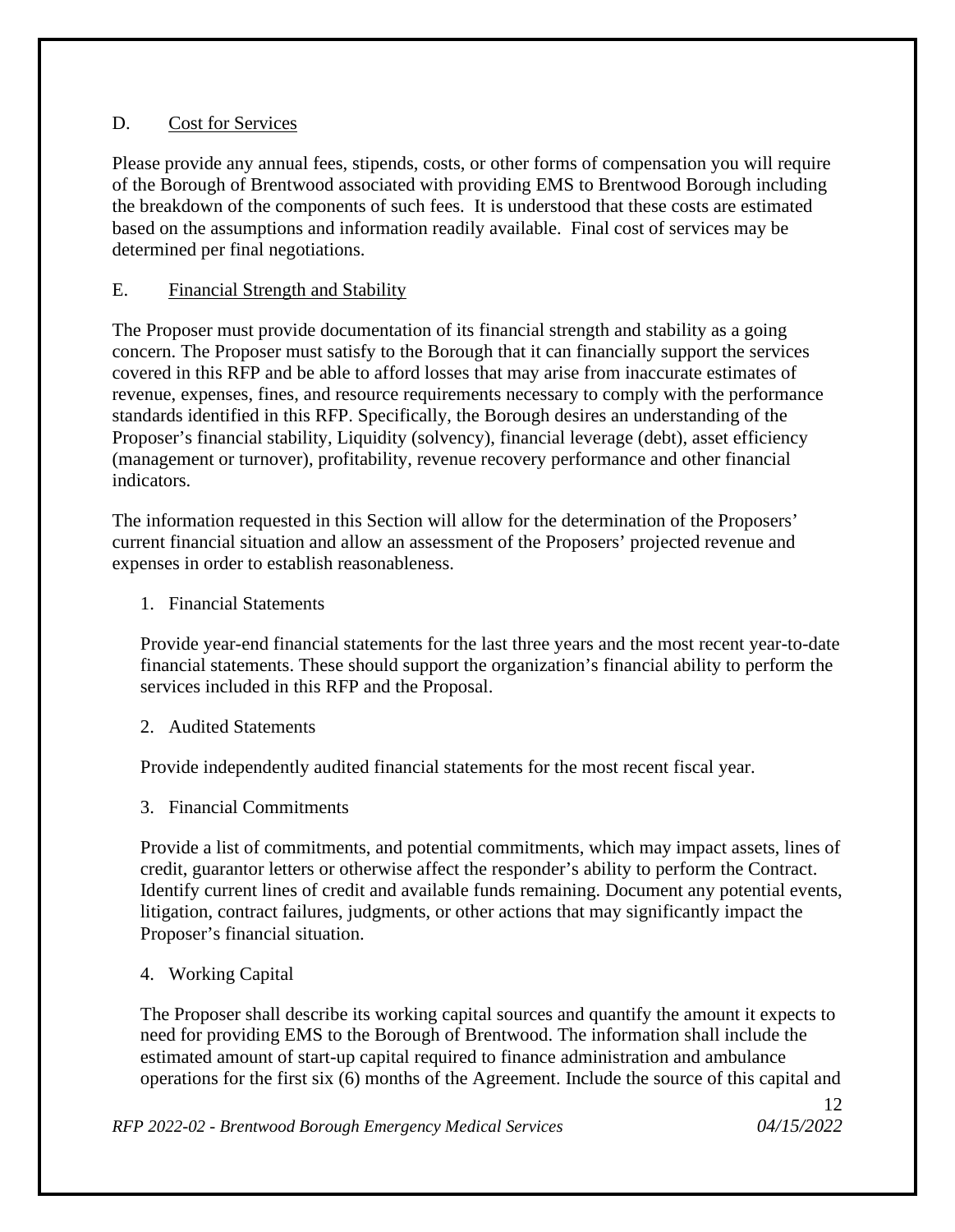if any part of it will be borrowed, include verification from a financial institution that your organization is approved or pre-qualified to borrow sufficient funds. Provide any assurances for such funding from parent or related organization in the form of a letter guaranteeing the amount of funding that may be necessary for start-up and on-going losses if projections are inadequate.

# 5. Revenue/Expense Projections

The Proposer is required to provide a budget for the first three (3) years of operation under the Agreement.

All Proposers shall use assumptions regarding call volume, payer mix, and charges in the preparation of the revenue projections for the first three years. The Proposers will be expected to use their experience or consultants to derive these assumptions, service mix, cash flow projections, CPI increases, and per transport collection by payers.

In addition to the expense budget line items, the Proposers shall document their assumptions used to develop the budgets.

- Your organization's current net worth and the form of that net worth including its capacity to convert non-liquid assets into cash if needed.
- Provide a copy of the organizations 2022 Operating Budget.
- Provide a copy of the organizations 2022 Capital Budget.

### F. Other Documentation

Please provide documentation of the following:

- Your organization's staff training requirements (include any physical fitness criteria)
- Commitments or potential commitments that may impact assets, lines of credit, or guarantor letters or that may otherwise affect your abilities to perform any contract with the Borough;
- The circumstances of any bankruptcy filings or terminations of emergency ambulance service involving your organization within the past 5 years;
- All litigation in the past ten (10) years involving your organization or any principal officers. Identify Plaintiff, Defendant, and your firm's role in each proceeding as well as the outcome or current status of each proceeding;
- The Nondiscrimination Certification attached to this RFP as Appendix A; and
- The Acknowledgment of Truthful Representations attached to this RFP as Appendix C.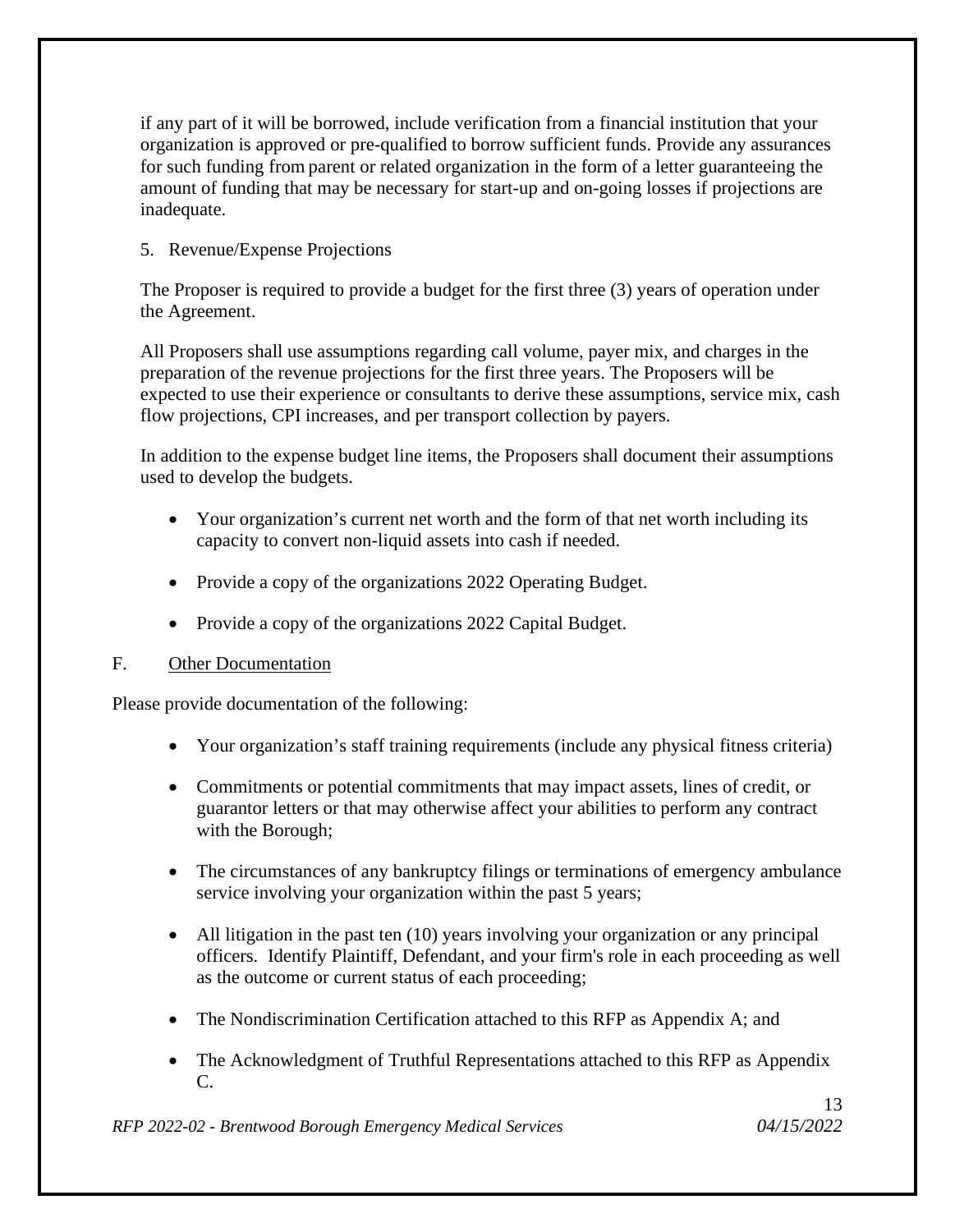# **SECTION 5. CONSTRAINTS ON THE SUCCESSFUL FIRM**

### A. Contractor's Responsibility

The Contractor will be required to enter a contract with the Borough. It shall be the Contractor's responsibility to perform under that Contract and provide continuous and smooth operations of service as specified in the proposal.

The Scope of Work is intended to cover the complete services that may be required. It shall be expressly understood, however, that failure to mention any work which would normally be required in order to provide the specified services shall not relieve the Contractor of its responsibility to perform such work.

#### B. Annulment of Contract

Should the Contractor fail to fully satisfy the Borough or to comply with orders of the Borough, or if the Contractor shall become insolvent or be declared bankrupt or shall make an assignment for the benefit of creditors or from any other cause shall not carry on the work in an acceptable manner, the Borough shall have the right to annul the Contract at the Borough's convenience.

#### C. Personal Liability of Public Officials

In carrying out any of the provisions of the Contract or in exercising any power or authority granted therein, there shall be no personal liability upon the Borough or its authorized assistant, it being understood that in such matters he acts as the agent or representative of the Borough.

#### D. Insurance

The Contractor shall agree to keep in force, at its own expense, the following insurances. Inclusion of appropriate certificates of insurance will satisfy this requirement.

#### **Insurance Requirements**

Comprehensive General Liability \$2,000,000.00 Medical Malpractice  $$2,000,000.00$ Motor Vehicle \$5,000,000.00 Workers Compensation as required by statute to cover employees engaged in work under this **Contract** 

Upon award of contract, the Contractor shall provide copies of Certificates of Insurance with the Borough of Brentwood named as an "Additional Insured" to Liability Coverage for the duration of the Contract.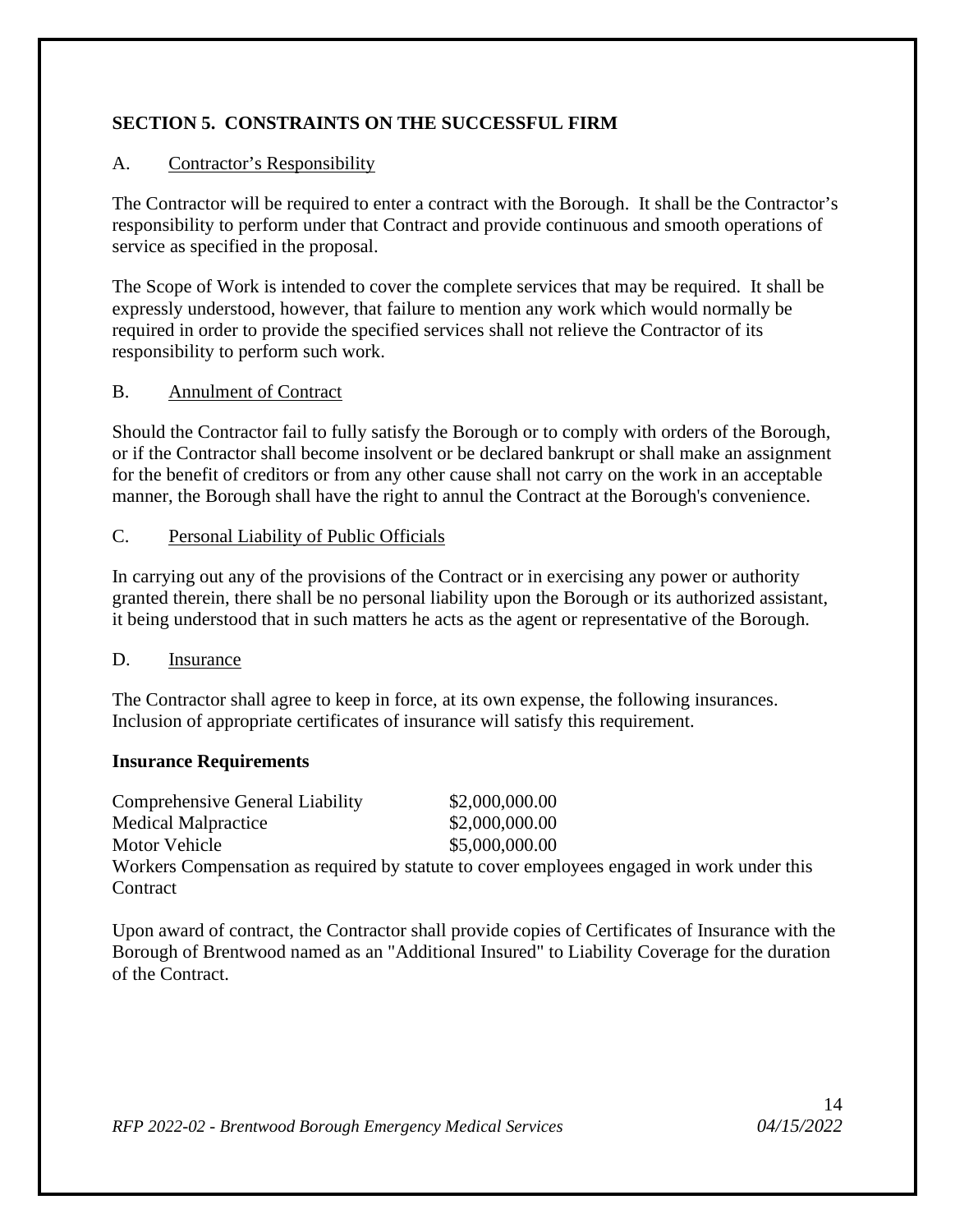#### E. Indemnity

Any contract entered into as a result of proposals submitted in response to this RFP shall include a clause whereby the Contractor agrees to hold harmless, defend at its own expense, and indemnify the Borough and the agents, officers, employees, and volunteers of the Borough from any and all liability, claims, losses, damages, or expenses, including reasonable attorneys' fees arising from acts or omissions of the Contractor and its agents, officers, employees, volunteers, contractors, and subcontractors. Such indemnification shall exclude; however, such liability, claims, losses, damages or expenses as arise from the sole negligence or willful acts of the Borough or its officers, agents, employees or volunteers. Each party shall notify the other party immediately in writing of any claim or damage related to activities performed under the contract. The parties shall cooperate with each other in the investigation and disposition of any claim arising out of the activities under the contract, providing that nothing shall require either party to disclose any documents, records or communications that are protected by any legally recognized privilege.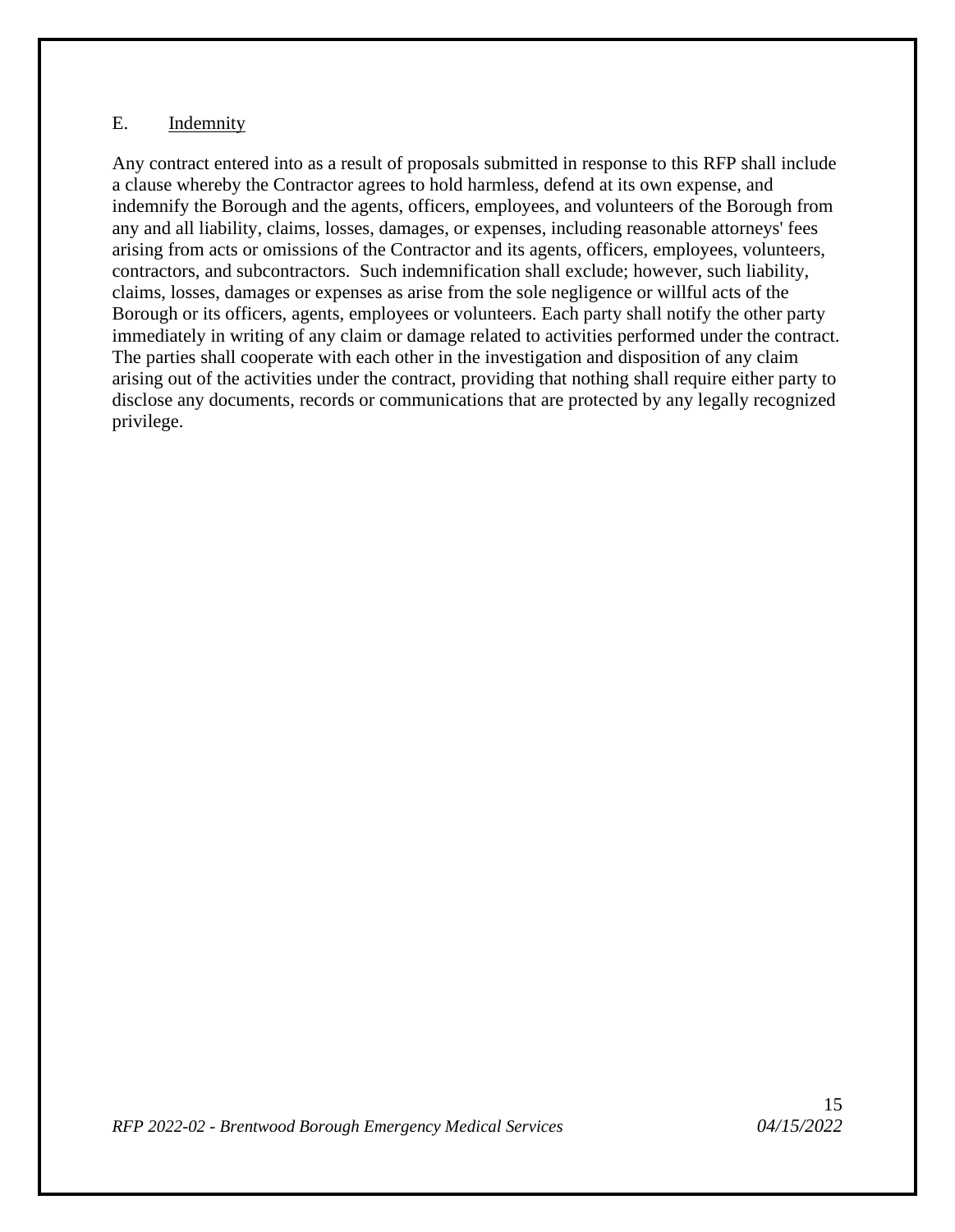# **SECTION 6. COMPLIANCE WITH THIS RFP**

All proposals submitted shall be in strict compliance with this RFP. Failure to comply with any provision in the RFP may result in disqualification or rejection of the proposal.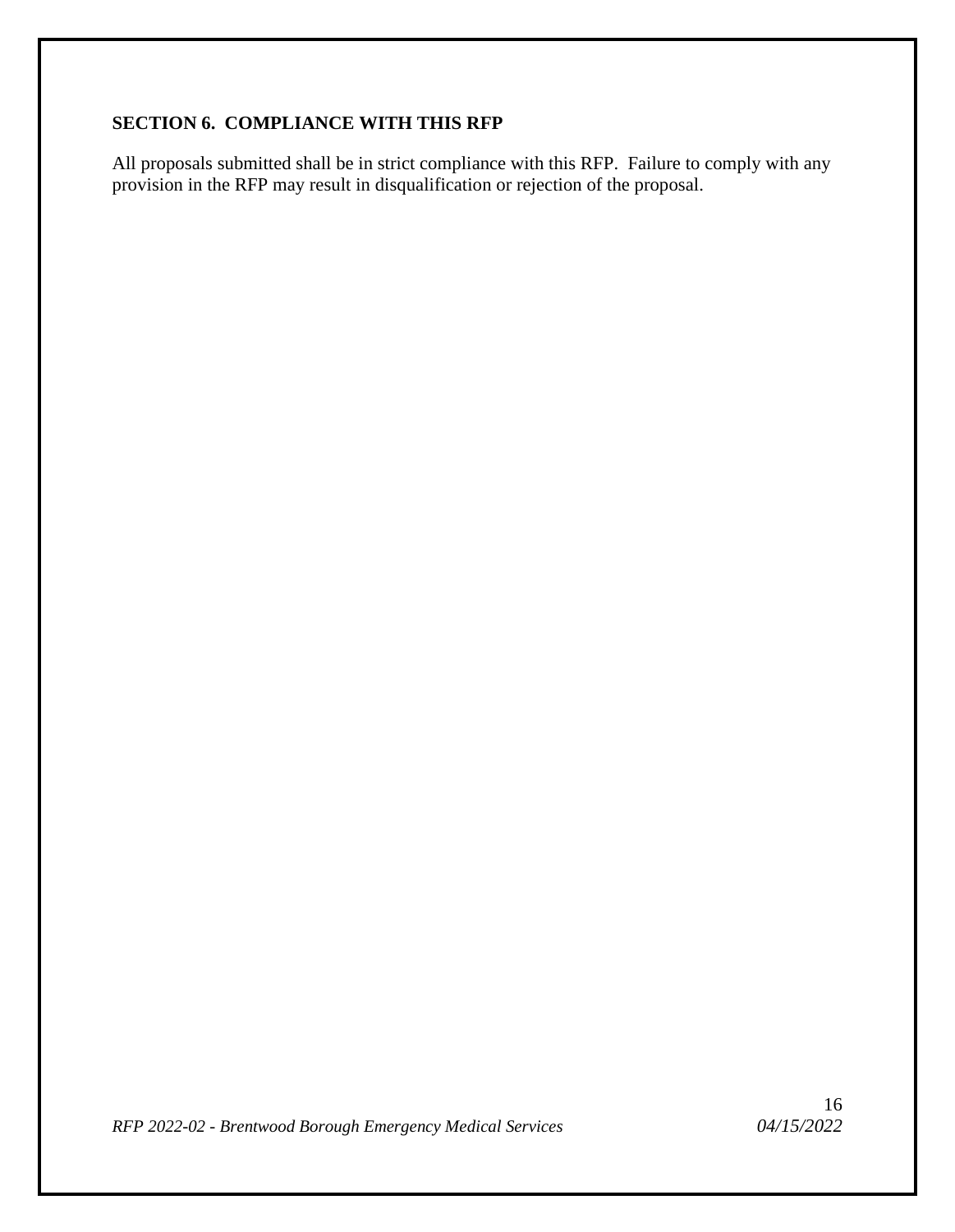### **SECTION 7. REVISIONS DUE TO AMBIGUITY, CONFLICT, OR OTHER ERRORS IN RFP**

Any ambiguity, conflict, discrepancy, omissions or other error/s discovered in this RFP must be reported immediately to the Borough of Brentwood, George Zboyovsky, PE, ICMA-CM, 3735 Brownsville Road, Pittsburgh, PA 15227, in writing and a request made for modifications or clarification. All changes to RFPs will be made in writing (addendum) and all parties who have received the RFP will receive the addendum. Proposers are responsible for clarifying any ambiguity, conflict, discrepancy, omission or error in the RFP prior to submitting the proposal or it shall be deemed waived.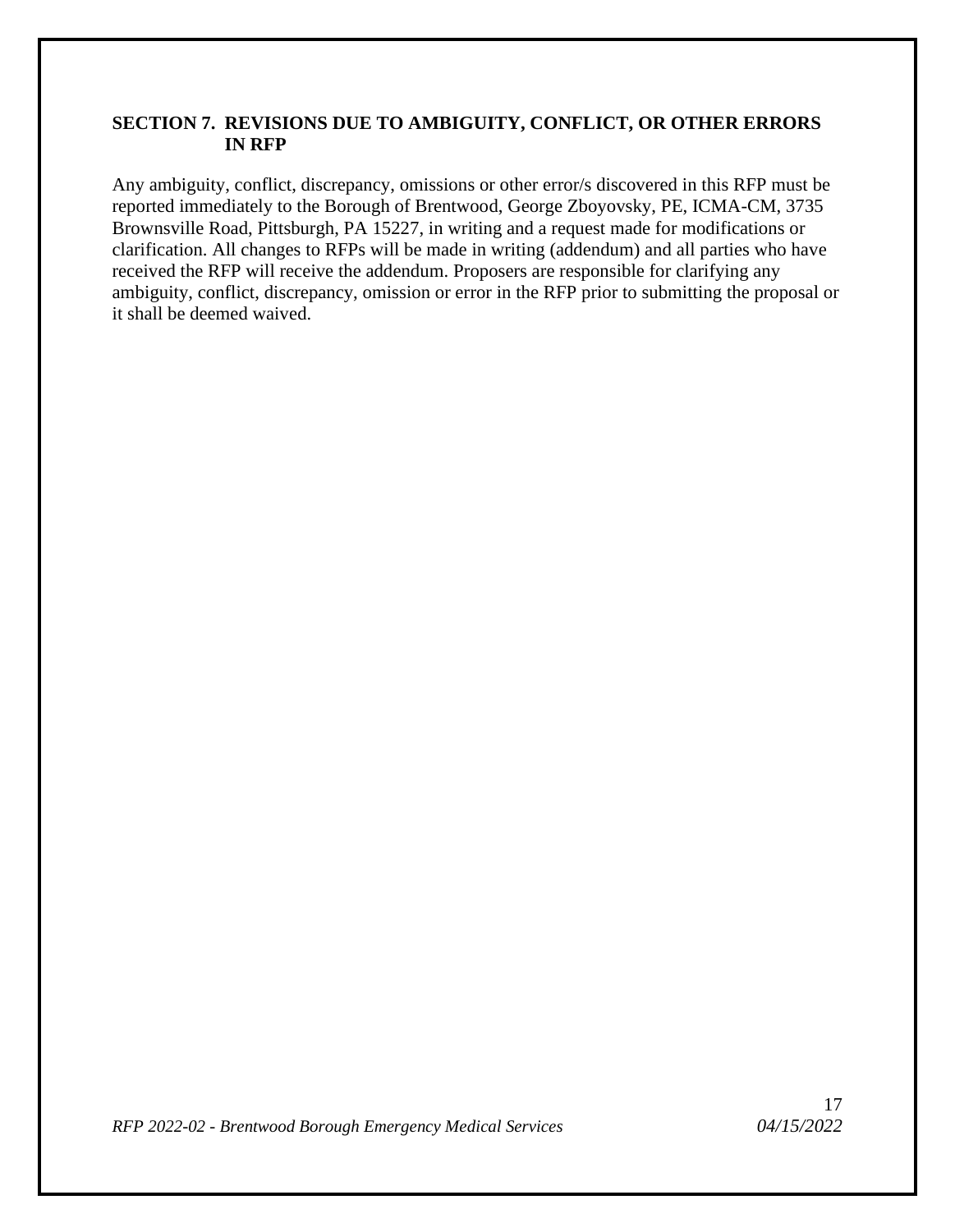# **SECTION 8. IMPLIED REQUIREMENTS**

Any service that is not specifically addressed in the RFP, but which is necessary to provide functional capabilities proposed by the Proposer, must be included in the proposal.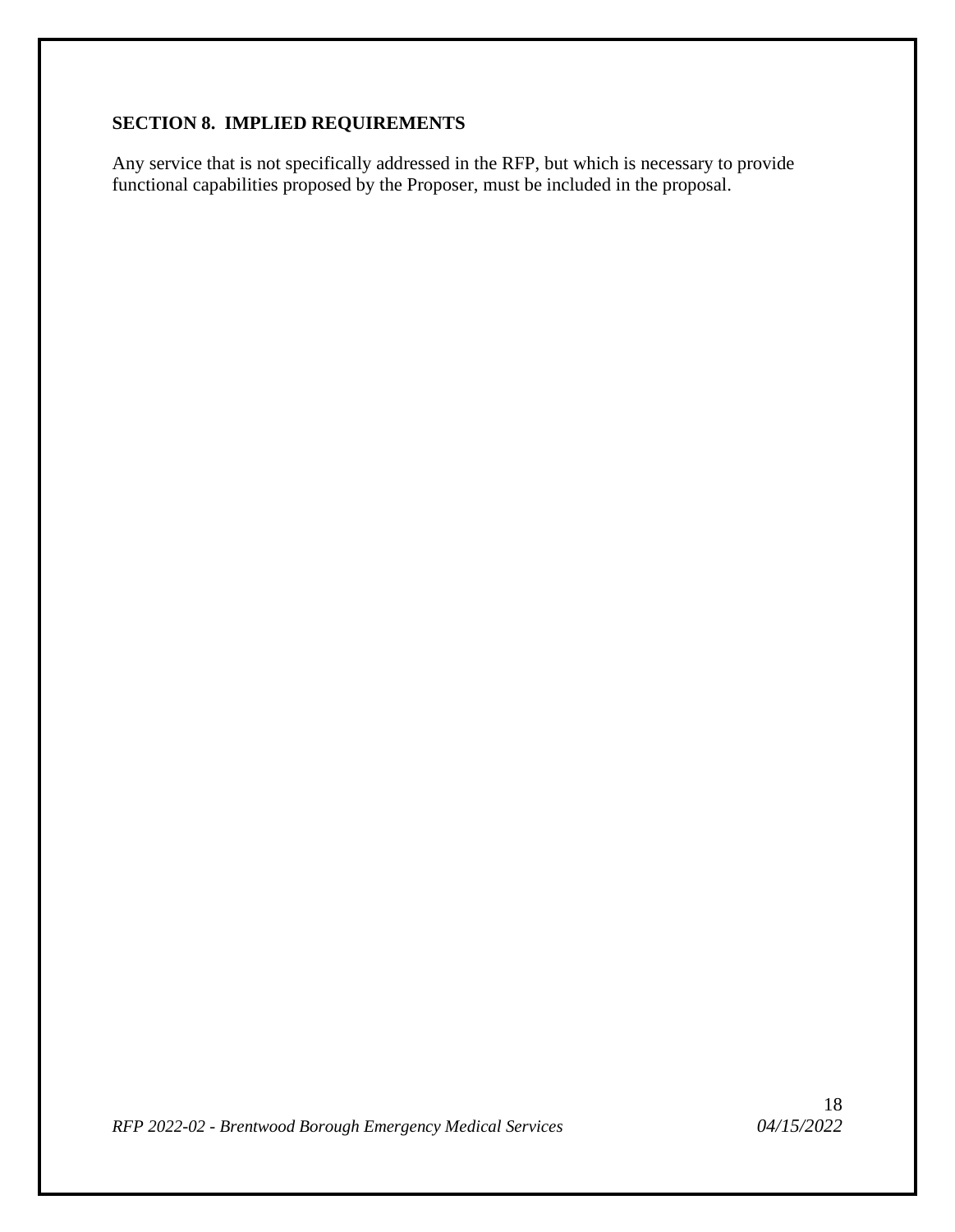#### **SECTION 9. PROPOSALS AND PRESENTATION COSTS**

The Borough of Brentwood and its agencies are not liable in any way for any costs incurred by the Proposers in the preparation of their proposals in response to the RFP, nor for the presentation of their proposals and/or participation in any discussion or negotiations.

Submission of a Proposal to this RFP constitutes a complete waiver of any claims whatsoever against the Borough that it has violated a Proposer's right to privacy, disclosed trade secretes or caused any damage by allowing the Proposal to be made publicly available.

At any time following the opening of Proposals, the Borough may request a Proposer to provide additional information or documentation for clarification of its Proposal. Proposers will also be requested to make a formal oral presentation to the proposal review panel and to respond in person to questions from the panel. Such requests must be fulfilled by the Proposer or its Proposal may be rejected.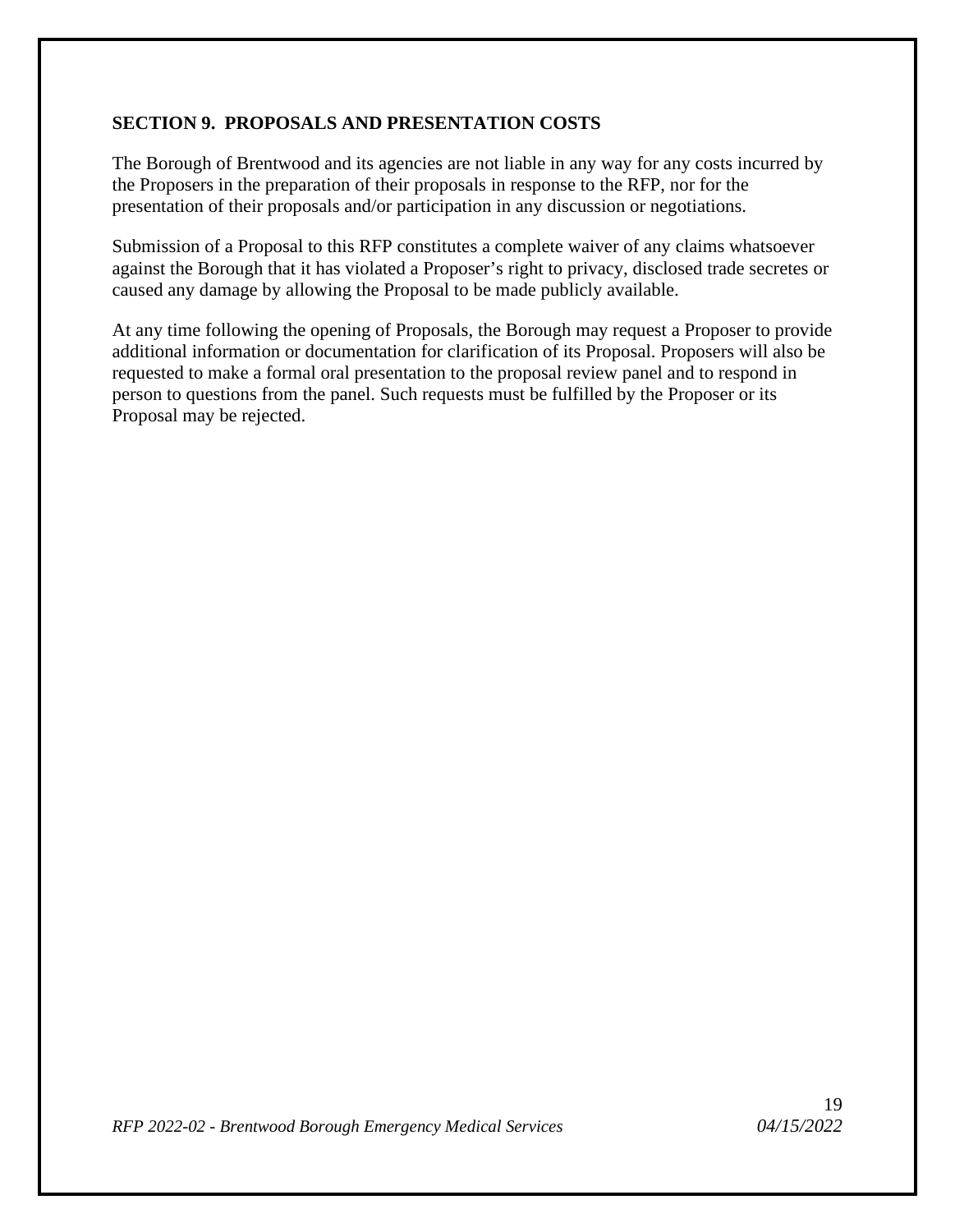#### **SECTION 10. REJECTION OF PROPOSALS**

The Borough of Brentwood, or its agencies, reserves the right to accept in part or in whole any or all proposals submitted or to waive any technicality or minor irregularity in a proposal. Unreasonable failure of a Proposer to promptly supply the Borough with information with respect to responsibility may be grounds for a determination of non-responsibility.

All RFPs are contingent upon budgetary constraints.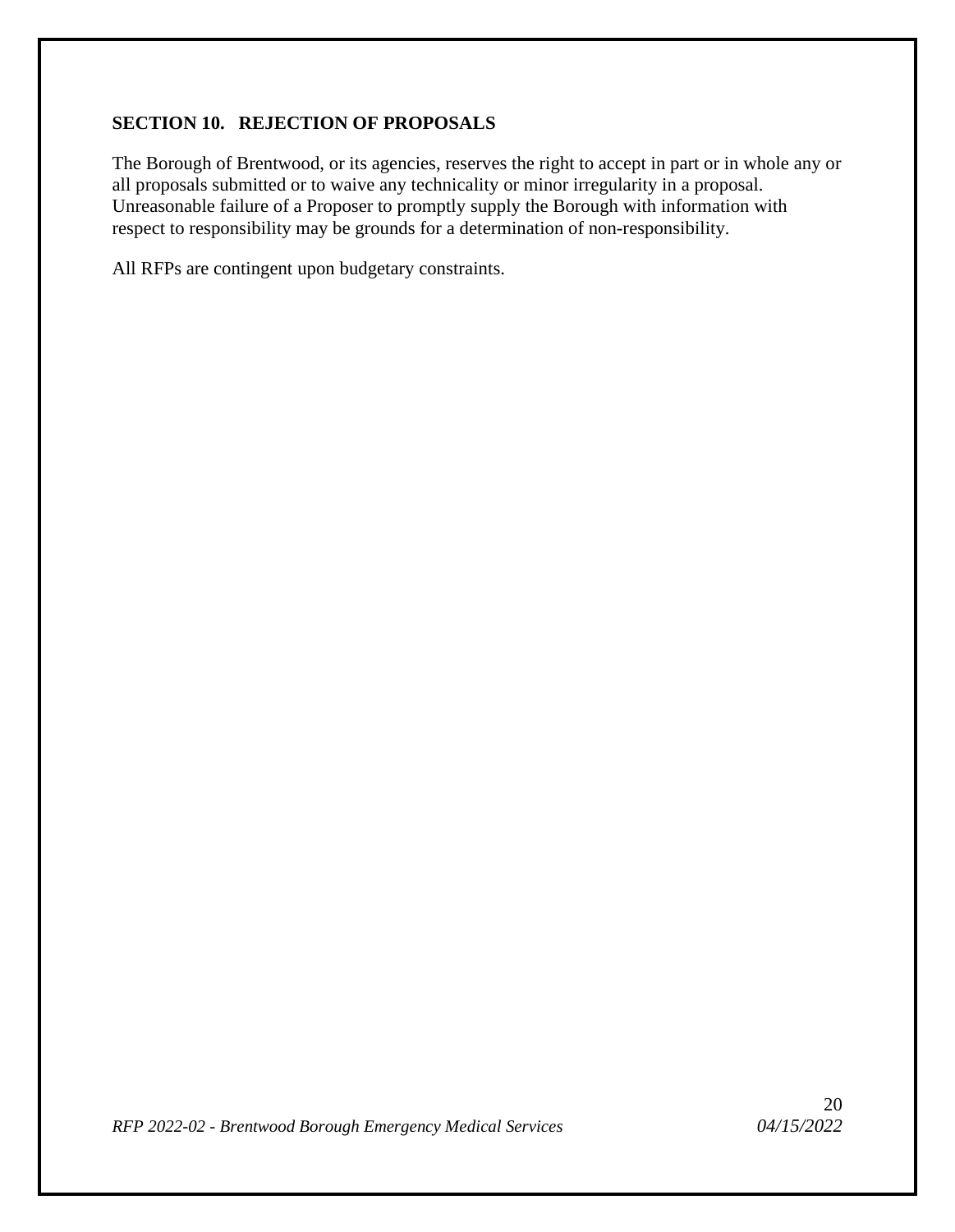### **SECTION 11. EXCEPTIONS TO FORMAT**

The RFP describes the requirements and response format in sufficient detail to secure comparable proposals, recognizing that various proponent approaches may vary widely. Any proposal that differs from the described format may be considered non-responsive and rejected. Any and all exceptions to the RFP must be listed on an item-by-item basis and cross-referenced with the RFP document; if there are no exceptions, proposer must expressly state that no exceptions are taken.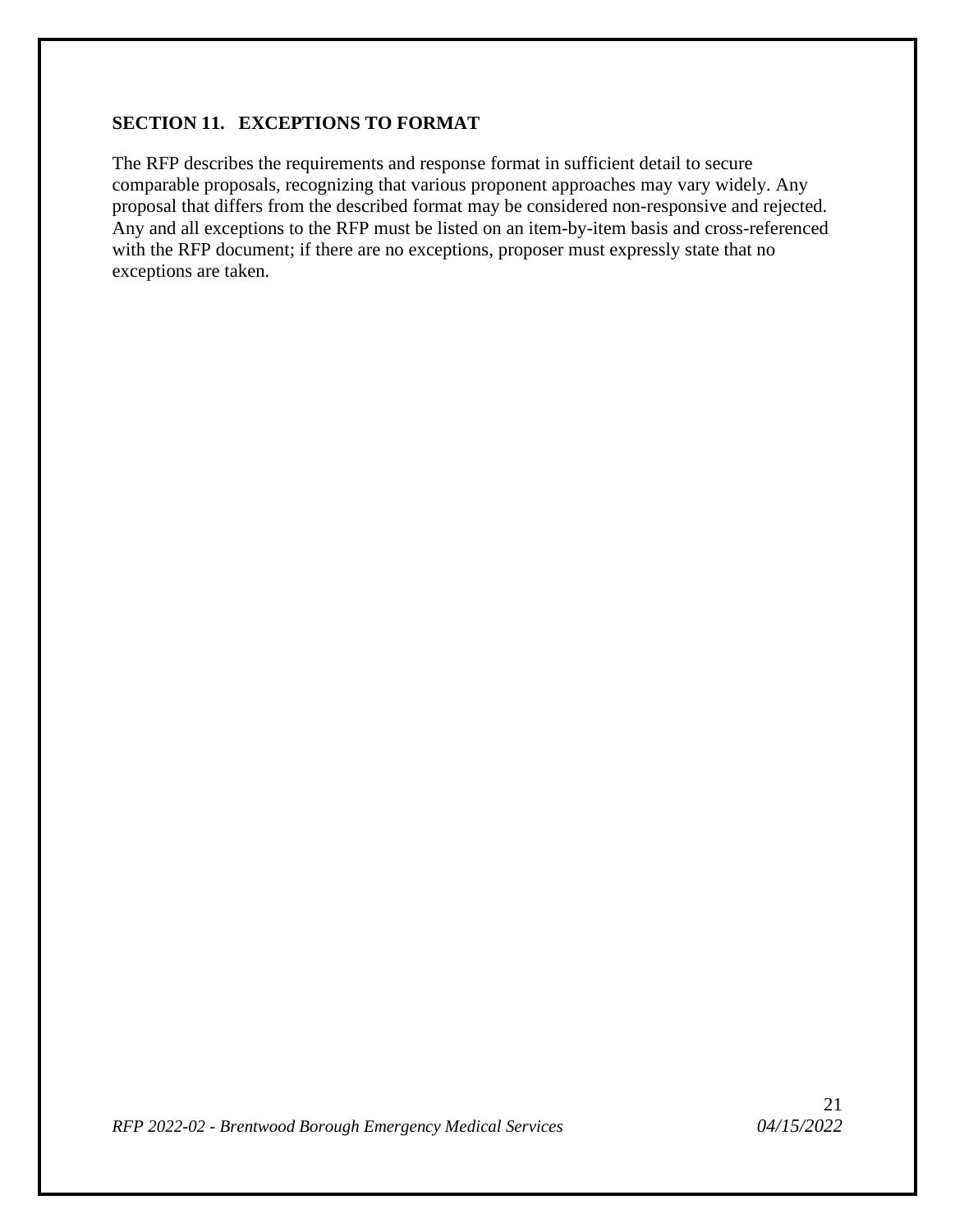# **SECTION 12. VALIDITY OF PROPOSALS**

All proposals shall be valid for ninety (90) days from the deadline for submitting proposals and become the property of the Borough. If negotiations result in modifications to the RFP, the ninety (90) days will commence from the date of the receipt of the new proposal. This period may be extended by mutual written agreement between the Respondent and the Borough of Brentwood.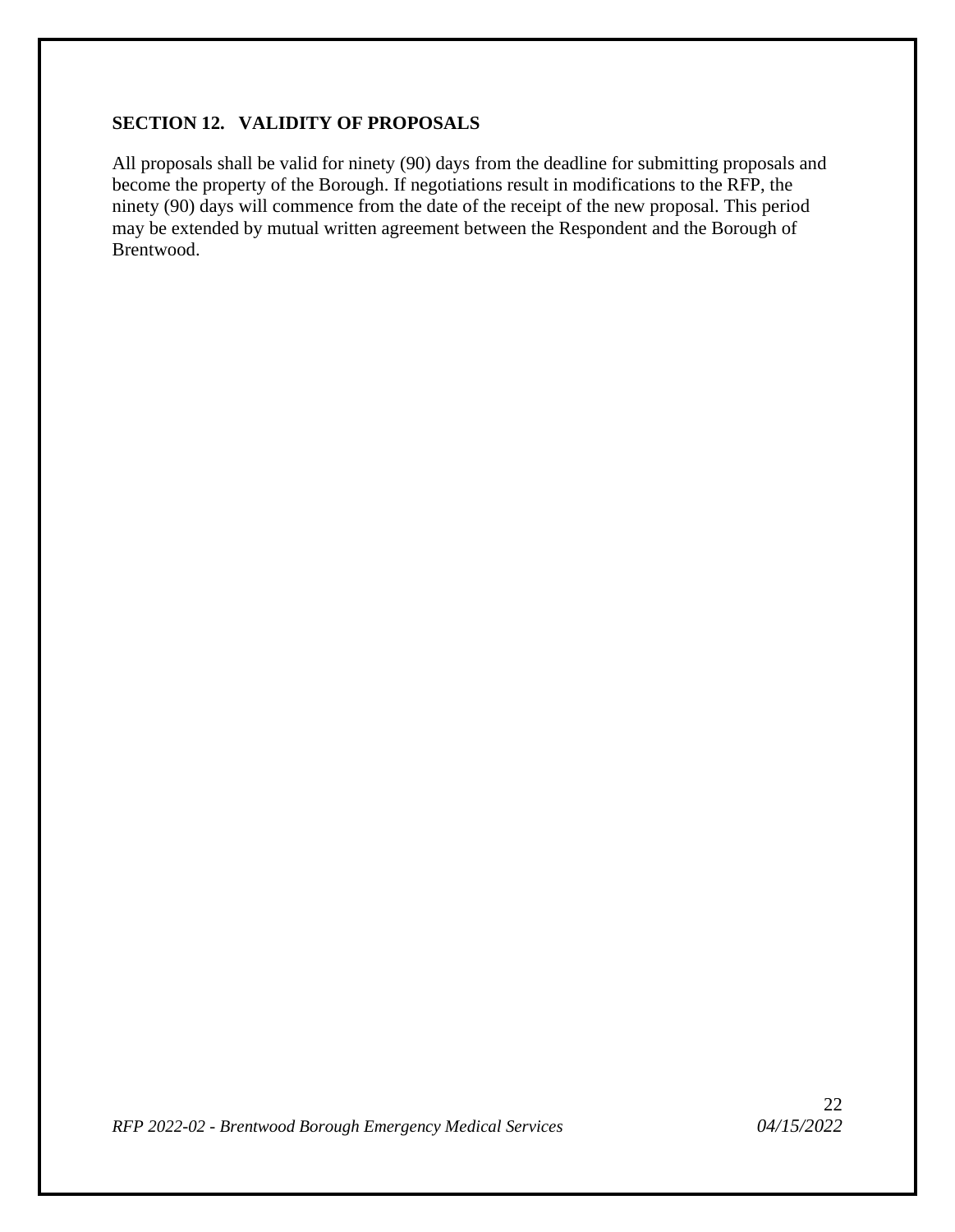# **SECTION 13. EVALUATION CRITERIA**

All proposals will be evaluated on the factors below. Brentwood reserves the right to add additional evaluation criteria as it deems appropriate.

# A. Expertise and Experience

The technical expertise and experience of the firm will be evaluated using the following factors:

|                       | <b>Evaluation Categories</b>                  | <b>POINTS</b> |
|-----------------------|-----------------------------------------------|---------------|
|                       |                                               |               |
|                       | Contractor's Experience                       | 20            |
| $\mathcal{D}_{\cdot}$ | <b>Qualifications of Personnel</b>            | 20            |
| 3                     | Financial/Sustainability                      | 30            |
| $\overline{A}$        | The clarity and completeness of the proposal  |               |
|                       | and the apparent general understanding of the | 20            |
|                       | work to be performed.                         |               |
| 5                     | Vehicles/Equipment/Location                   | 30            |
| 6                     | Costs/Fees                                    | 20            |
| $\mathbf{7}$          | Interview                                     | 20            |
|                       | <b>TOTAL POINTS</b>                           |               |

### 1. Contractor's Experience

Proposals will be evaluated to determine whether they include documentation (including references, and service level/response time reports) of successful operations in the Borough and/or other municipalities, especially those of similar size and density. Background and overall experience will be considered.

2. Qualifications of Personnel

Through this project, Brentwood Borough will be attempting to secure timely and efficient services for its residents. Resumes/qualifications of Vendor personnel will be scrutinized to ensure this requirement is met. Proposals will be evaluated to determine whether the personnel team offered is adequately certified and trained. The Vendor's methods for ensuring quality control will be taken into consideration.

3. Financial/Sustainability

Proposals will be evaluated to ensure that the organization is financially stable and that the organization will be able to provide services in the future. The Borough is looking for a vendor that has sound finances and the ability to demonstrate their organization's long term sustainability.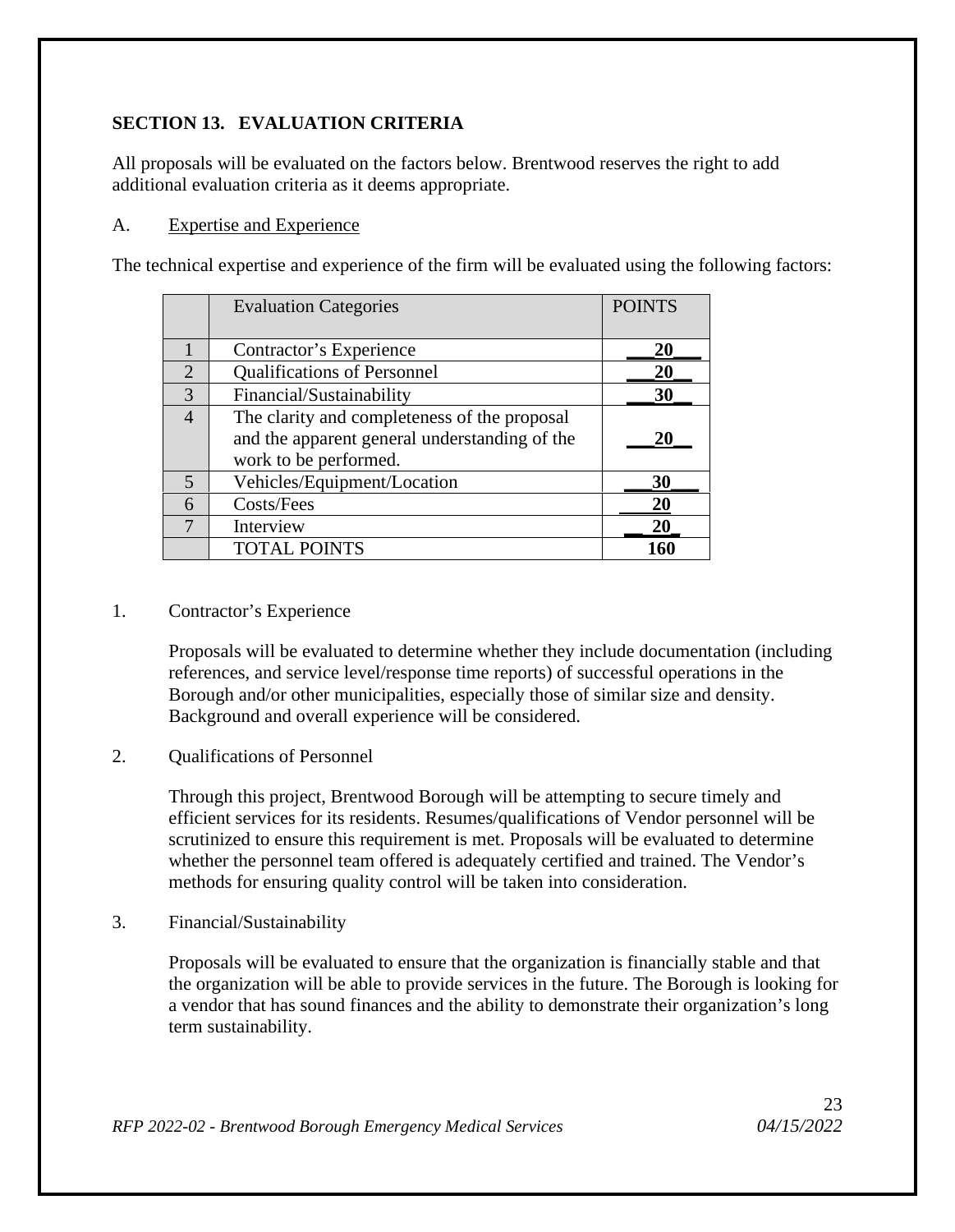4. The clarity and completeness of the proposal and the apparent general understanding of the work to be performed

The Borough is looking for a vendor that will provide high levels of service and, as appropriate, new approaches that will result in increased efficiency and the highest quality of service to residents of the Borough. The best proposals will demonstrate a thorough and accurate understanding of the Borough's needs and careful thought as to the best way to provide critical services to Borough residents.

5. Vehicles/Equipment/Location

Contractor shall acquire and maintain all ambulances and support vehicles necessary to perform its services under the Agreement. All costs of maintenance including parts, supplies, spare parts and costs of extended maintenance agreements shall be the responsibility of the Contractor. Ambulance replacement shall occur on a regular schedule and the Contractor shall identify its policy for the maximum number of years and mileage that an ambulance will be retained in the EMS System. Contractor shall have sole responsibility for furnishing all equipment necessary to provide required service. Contractor shall be responsible for all maintenance of ambulances, support vehicles, and on-board equipment used in the performance of its work.

Borough expects that all Ambulances, equipment, and any locations of operations used in the performance of the Agreement will be maintained in an excellent manner. Any Ambulance, support vehicle, and/or piece of equipment with any deficiency that compromises, or may reasonably compromise its function, must be immediately removed from service.

#### 6. Costs/Fees

Proposals shall include any costs/fees associated with providing services to Brentwood. The Proposers shall include justification associated with any costs/fees that are presented.

7. Interview

All Contractors submitting proposals MAY be invited to give an oral presentation explaining their proposal. ALL APPROPRIATE PERSONNEL must be able to attend the initial interview on **Monday, July 11, 2022** with Brentwood Representatives.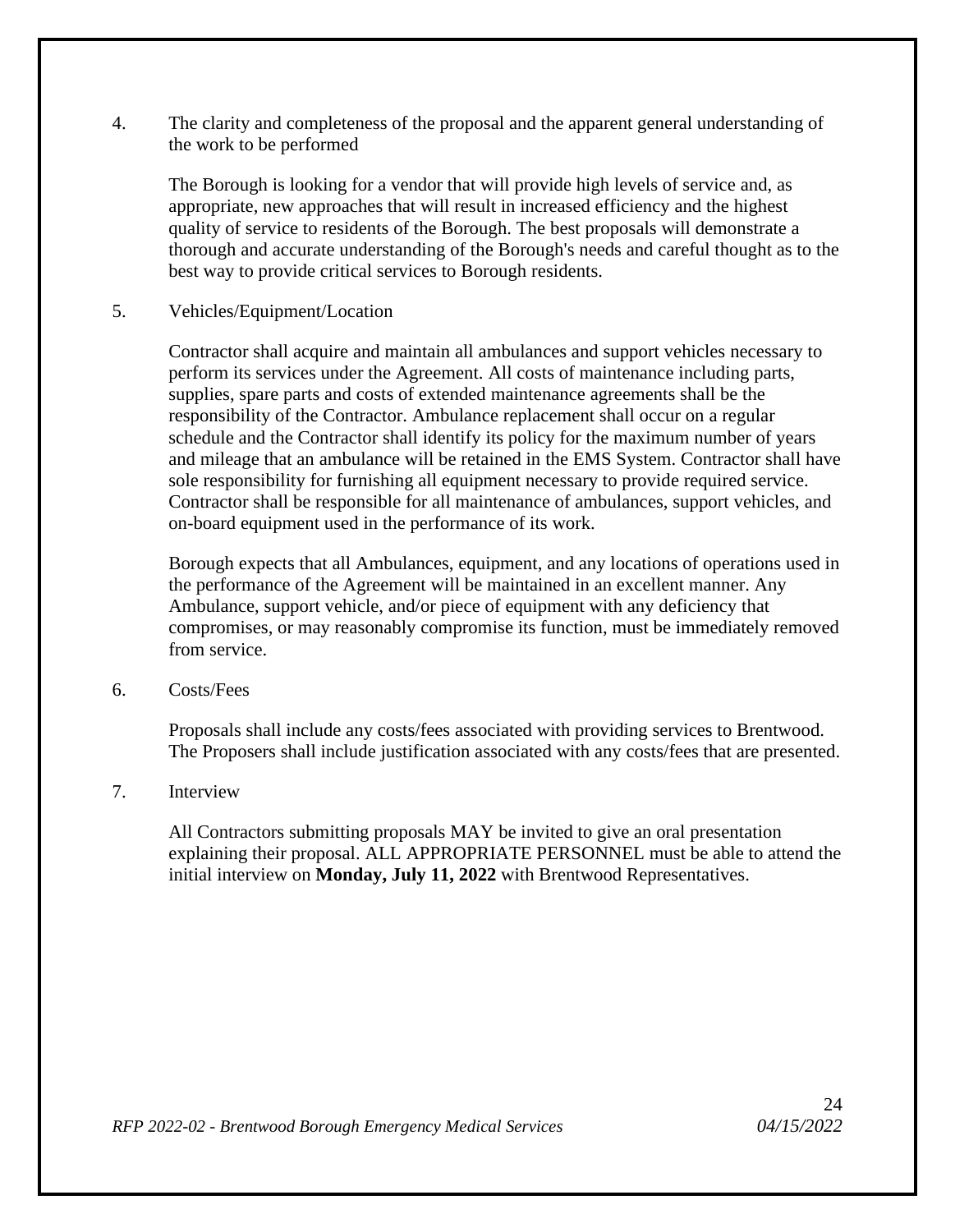# B. Proposal/Evaluation Schedule

The following is the tentative schedule that will be used in the evaluation process. Certain parts of the process may take more or less time than indicated.

| $\bullet$ | Send Out RFP           | April 15, 2022                    |
|-----------|------------------------|-----------------------------------|
| $\bullet$ | Deadline for Questions | Thursday, May 16, 2022            |
| $\bullet$ | Deadline for RFP       | Thursday, May 26, 2022 @ 10:00 AM |
| $\bullet$ | Interviews (If Needed) | Monday, July 11, 2022             |
| $\bullet$ | Council Action         | To Be Determined                  |
|           | • Award Project/NTP    | To Be Determined                  |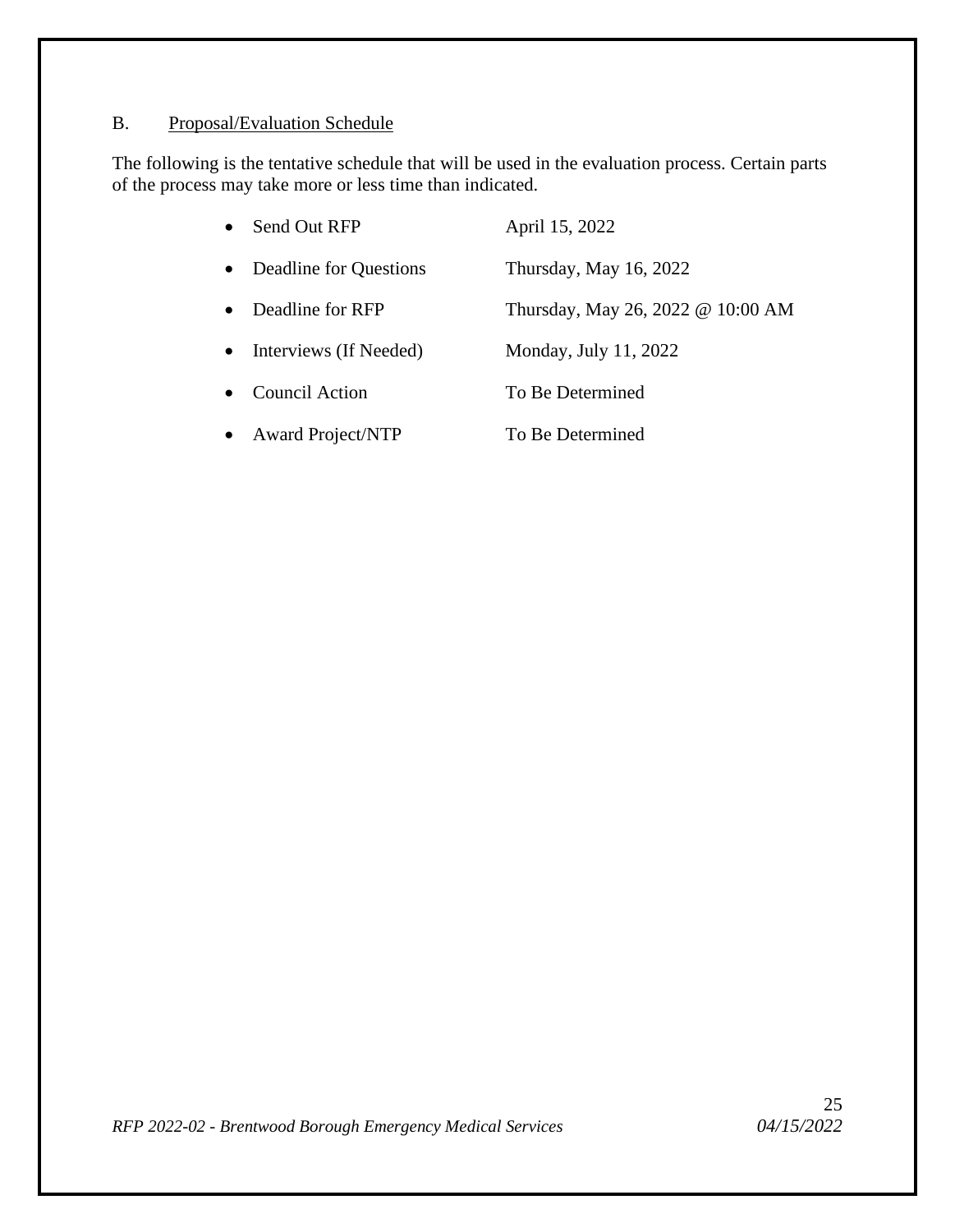#### **SECTION 14. NOTICE OF INTENT TO AWARD**

The Borough will issue a "Notice of Intent to Award." At the time of the issuance of the Notice of Intent to Award, non-winning proposers' right to protest will become ripe, and Borough staff will begin the process of placing the contract award on a future agenda of the Brentwood Borough Council for recommendation. Although the Notice of Intent to Award may tentatively identify a Borough Council meeting date upon which the award recommendation will be considered, such date selection shall not be binding upon the Borough. If there are any delays in the procurement timeline, all Proposers will be notified by the Borough.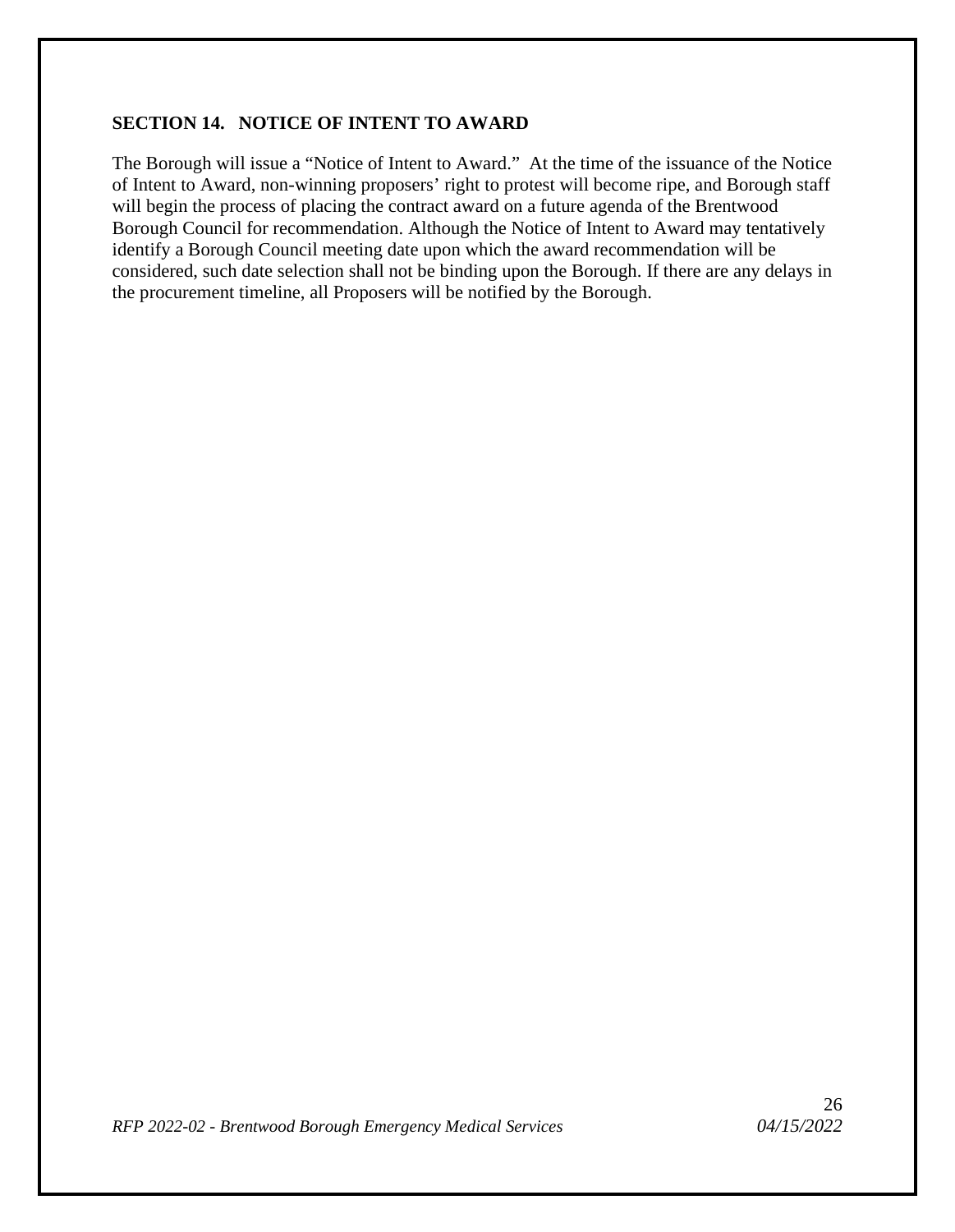# **SECTION 15. CONTRACT**

The successful Vendor will be required to enter a Contract with the Borough of Brentwood. The Borough of Brentwood reserves the right to negotiate the exact terms of an EMS services contract.

**END**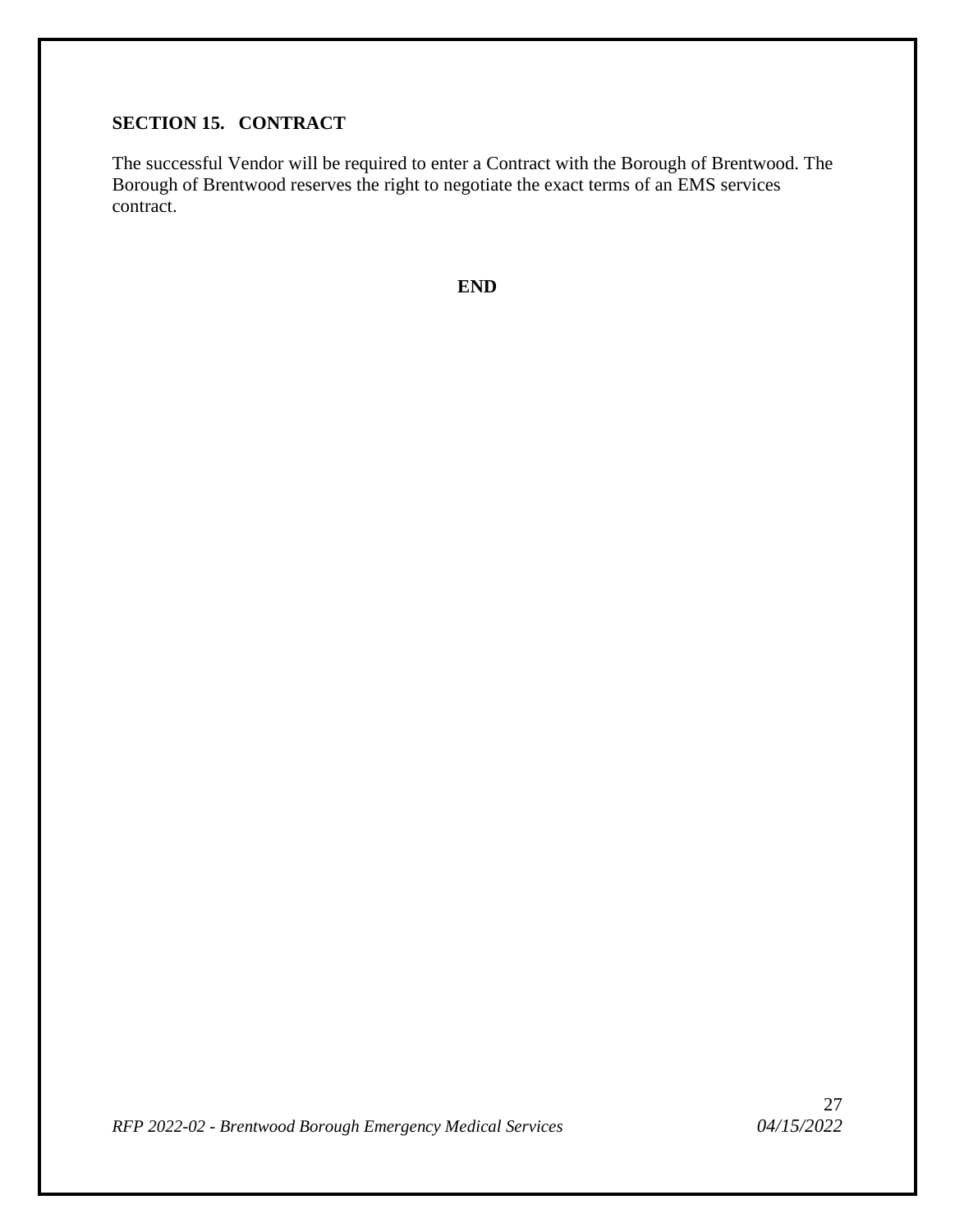#### **APPENDIX A**

#### **Request for Proposals for: EMERGENCY MEDICAL SERVICES FOR BRENTWOOD BOROUGH.**

#### **[THIS CERTIFICATION IS REQUIRED]**

#### NONDISCRIMINATION

**Nondiscrimination and equal opportunity are the policy of the Borough of Brentwood in all its decisions, programs, and activities. The purpose is to achieve the aims of the United States and Pennsylvania Constitutions, Executive Order 1972-1, the Pennsylvania Human Relations Act, Act of October 27, 1955 (P.L. 744), as amended, 43 P.S. §§ 951 et. seq., by assuring that all persons are accorded equal employment opportunity without regard to race, color, religious creed, handicap, ancestry, national origin, age, or sex.** 

During the term of any contract that may be awarded pursuant to this RFP, the Vendor agrees as follows:

(a) Vendor shall not discriminate against any employee, applicant for employment, independent contractor or any other person because of race, color, religious creed, ancestry, national origin, age, sex or handicap. Vendor shall take affirmative action to insure that applicants are employed, and that employees or agents are treated during employment, without regard to their race, color, religious creed, ancestry, national origin, age, sex or handicap. Such affirmative action shall include, but is not limited to the following: employment, upgrading, demotion or transfer; recruitment or recruitment advertising; layoff or termination; rates of pay or other forms of compensation; and selection for training. Vendor shall post in conspicuous places, available to employees, agents, applicants for employment, and other persons, a notice to be provided by the contracting agency setting forth the provision of this nondiscrimination certification.

(b) Vendor shall, in advertisements or requests for employment placed by it or on its behalf, state all qualified applicants **will** receive consideration for employment without regard to race, color, religious creed, handicap, ancestry, national origin, age, or sex.

(c) Vendor shall send each labor union or workers' representative with whom it has collective bargaining agreement or other contract or understanding, a notice advising said labor union or worker's representative of its commitment to this nondiscrimination certification. Similar notice shall be sent to every other source of recruitment regularly utilized by bidder.

(d) It shall be no defense to a finding of noncompliance with this nondiscrimination certification that Vendor has delegated some of its employment practices to any union, training program, or other source of recruitment which prevents it from meeting its obligations. However, if the evidence indicates that the Vendor was not on notice of the third-party discrimination or made a good faith effort to correct it, such factor shall be considered in mitigation in determining appropriate sanctions.

*RFP 2022-02 - Brentwood Borough Emergency Medical Services 04/15/2022*

28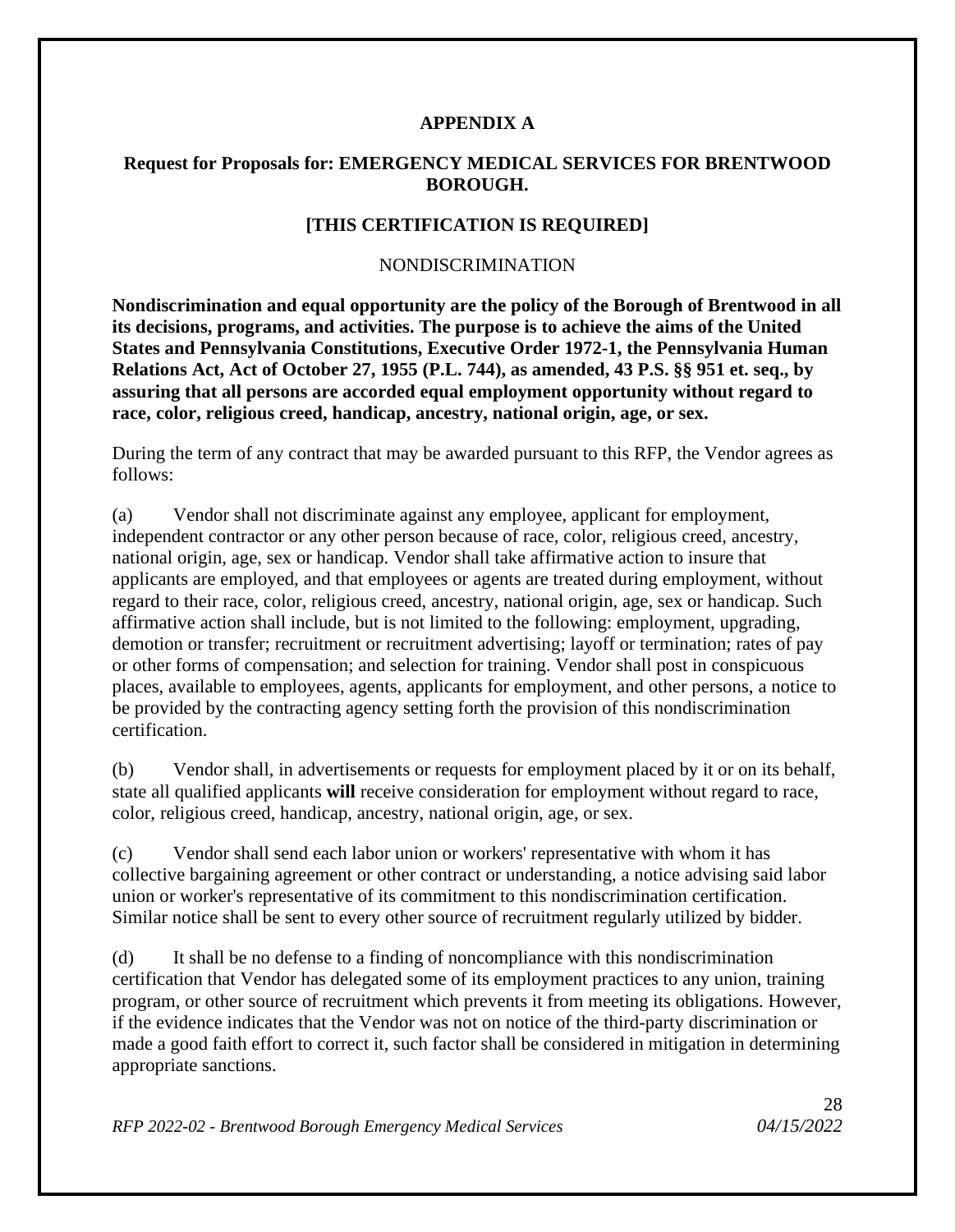(e) Where the practices of a union or of any training program or other source of recruitment will result in the exclusion of minority group persons, so that Vendor will be unable to meet its obligations under this nondiscrimination certification, Vendor shall then employ and fill vacancies through other nondiscriminatory employment procedures.

 (f) Vendor shall comply with all state and federal laws prohibiting discrimination in hiring or employment opportunities. In the event of Vendor's noncompliance with the nondiscrimination certification or with any such laws, any contract between Vendor and the Borough may be terminated or suspended, in whole or part, and Vendor may be declared temporarily ineligible for further **Borough of Brentwood** contracts, and other sanctions may be imposed and remedies invoked.

(g) Vendor shall furnish all necessary employment documents and records to, and permit access to its books, records, and accounts by the **Borough of Brentwood** Borough Manager, for purposes of investigation to ascertain compliance with the provisions of this certification. If Vendor does not possess documents or records reflection the necessary information requested, it shall furnish such information on reporting forms supplied by the **Borough of Brentwood** Borough Manager.

(h) To the extent that its provision of services pursuant to this RFP involves the use of subcontractors, Vendor shall actively recruit minority and women subcontractors or subcontractors with substantial minority representation among their employees.

(i) To the extent that its provision of services pursuant to this RFP involves the use of subcontractors, Vendor shall include the provisions of this nondiscrimination certification in every subcontract, so that such provisions will be binding upon each subcontractor.

(j) Vendor's obligations under this clause are limited to the Vendor's facilities within Pennsylvania, or where any contract is for purchase of goods manufactured outside of Pennsylvania, the facilities at which such goods are actually produced.

DATE:

(NAME OF VENDOR)

BY:

*RFP 2022-02 - Brentwood Borough Emergency Medical Services 04/15/2022*

29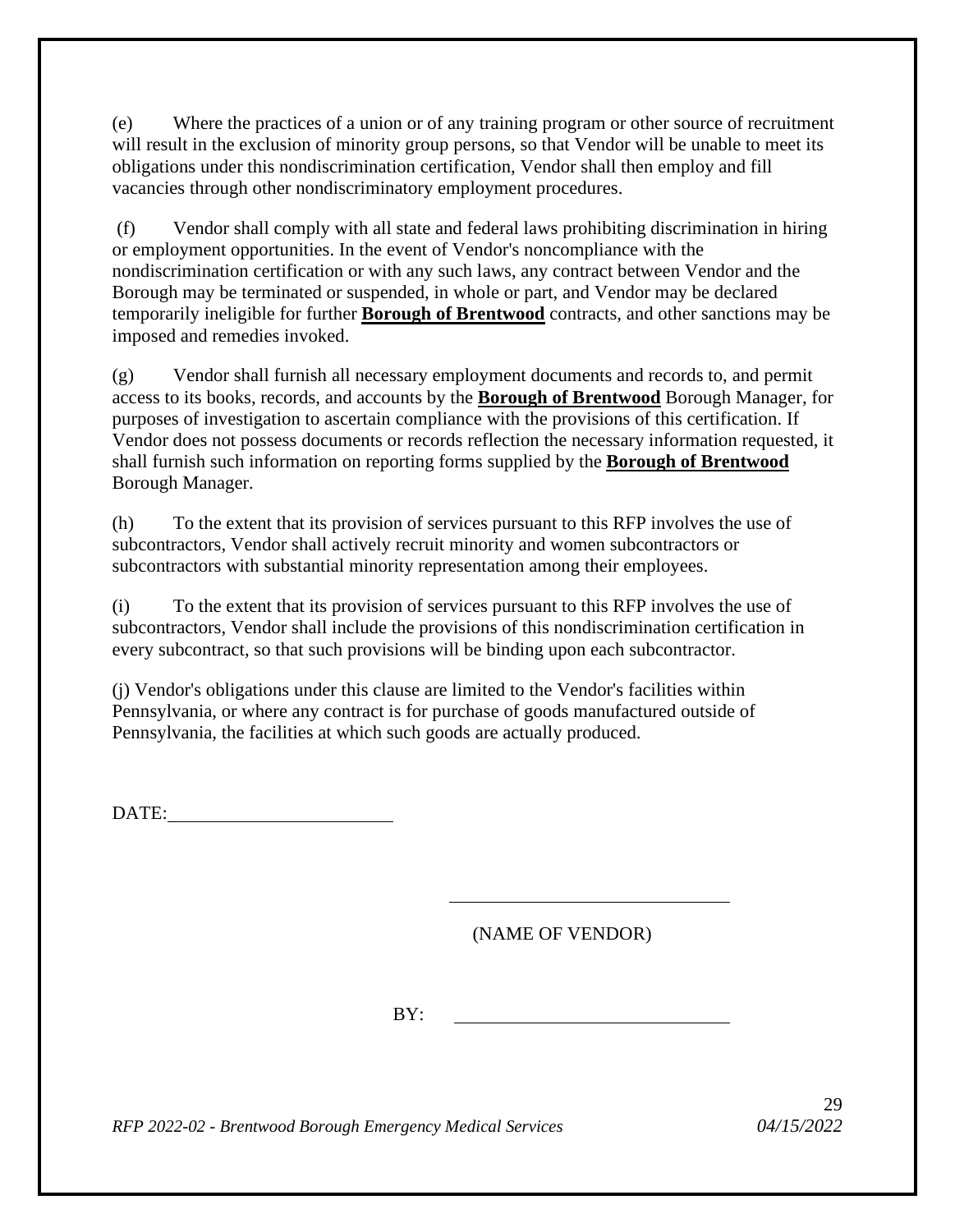#### **APPENDIX B**

#### **VENDOR CHECKLIST**

The following is a checklist to assist vendors in verifying all required information is provided at the RFP opening. It remains the VENDOR'S responsibility to ensure all information is complete and attached, including information, which may not be listed on this checklist. Any information missing at the time of the proposal opening may result in rejection of the RFP proposal. No proposals will be accepted after the designated RFP opening time. With any questions, please contact George Zboyovsky, PE, Borough Manager, at [gzboyovsky@brentwoodboro.com.](mailto:g4boyovsky@brentwoodboro.com)

- $\Box$  RFP package labeled properly for identification.
- $\Box$  Letter of Transmittal
- $\Box$  Profile of the Firm
- $\Box$  List of Communities Currently or Previously Served
- All Other Documentation Required by Section 4, Parts A-F
- $\Box$  Proof of maintenance of the insurance required by Section 5, Part D
- □ Legal Proceedings
- $\Box$  Nondiscrimination Certification (Appendix A)
- $\Box$  Acknowledgement of Truthful Representations (Appendix C)
- $\Box$  One (1) original and eight (8) copies of the proposal package shall be submitted.
- $\Box$  One (1) electronic copy of the proposal package shall be submitted.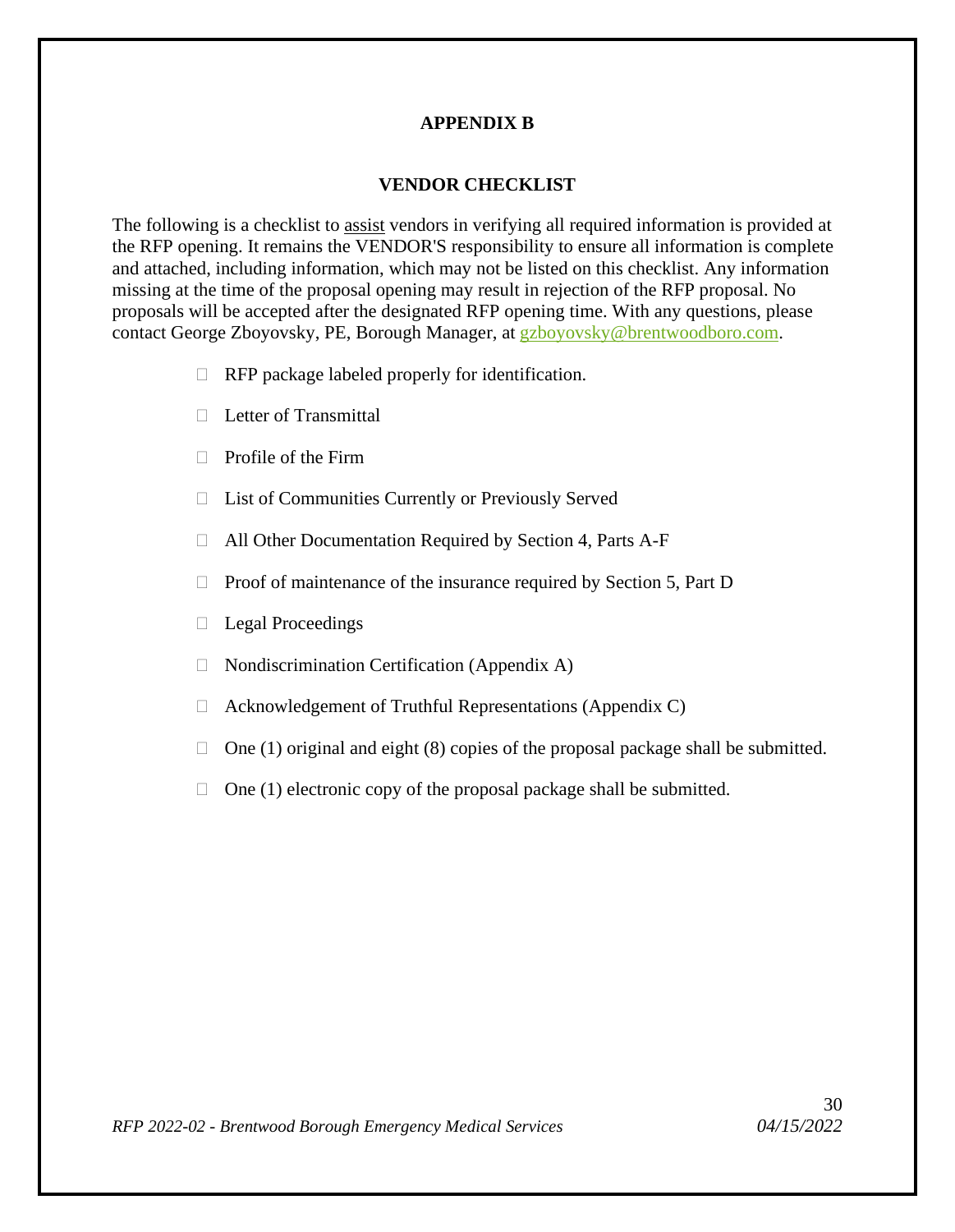#### **APPENDIX C**

#### **ACKNOWLEDGEMENT OF TRUTHFUL REPRESENTATIONS**

Please read and sign the statement below.

(Unsigned proposals will be discarded and not be considered.)

The facts set forth in the submittal are true and complete, to the best of my knowledge. I understand that if contracted, false statements on this submittal shall be considered sufficient cause for termination of any agreements. I authorize any of my references to provide any information regarding previous work done related similar projects. I agree that the Borough of Brentwood and my references shall not be held liable in any respect if an agreement is not reached, is withdrawn, or the agreement is terminated because of false statements, omissions or answers made by me in this submittal.

Signature:

Printed Name:

Company:

Date: